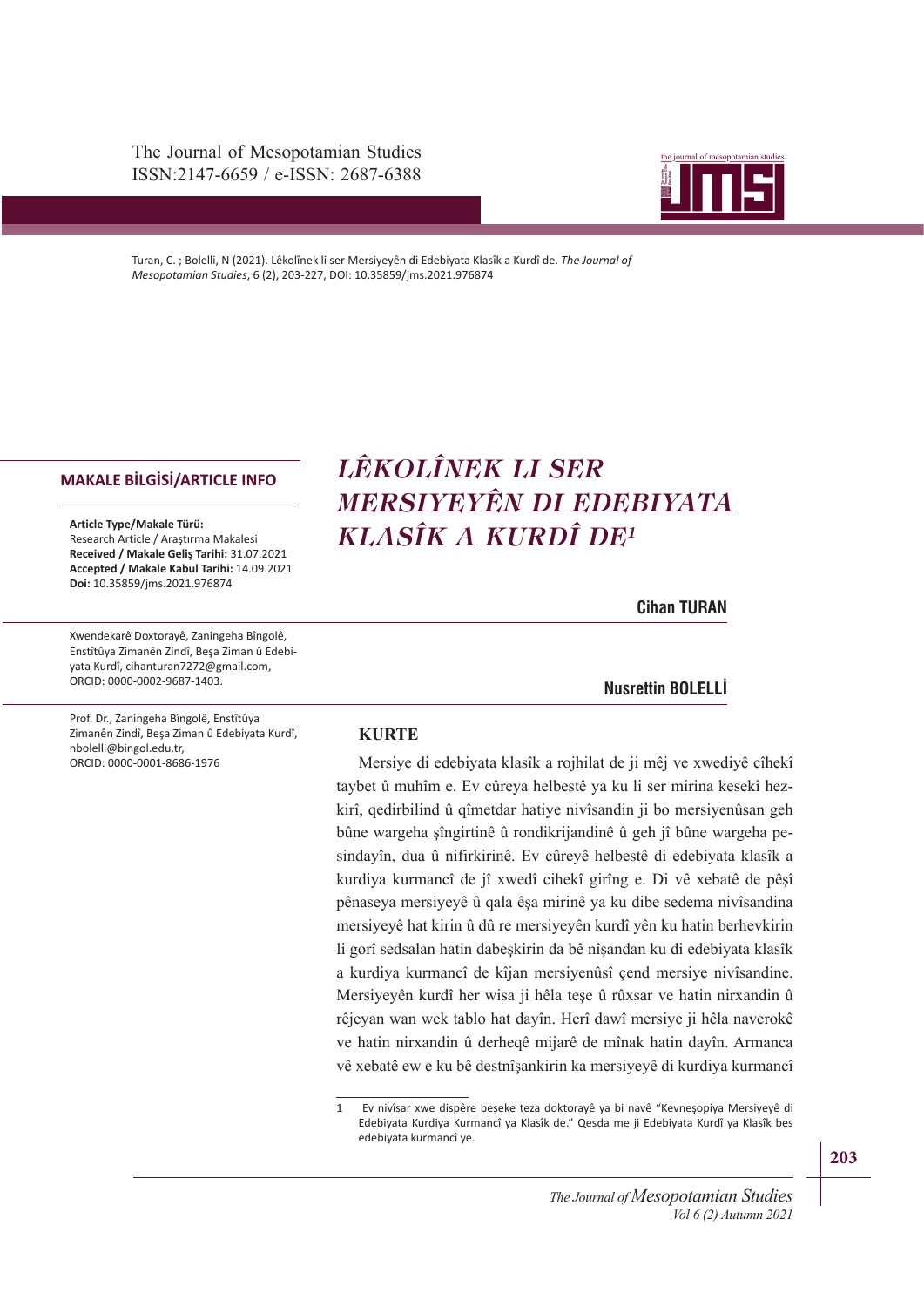de çi wextî dest pê kiriye, di kîjan sedsalê de çend mersiye hatine nivîsandin, herî zêde kîjan wezn û teşeya nezmê hatiye bikaranîn û rewşa mersiyeyan ji hêla naverokê ve çawa ye.

**Peyvên Sereke:** Edebiyata Kurdî ya Klasîk, Kurdî, Kurmancî, Mersiye

#### **Klasik Kürt Edebiyatında Mersiyeler Hakkında Bir İnceleme**

## **Öz**

Mersiye yüzyıllardan beri Klasik Doğu Edebiyatında önemli bir yere sahip olmuştur. Değer verilen ve sevilen bir insanın ölümünden ötürü yazılan bu şiir türü, bazen şair için yas tutma ve gözyaşı akıtma mekânı bazen de ölen kişiye dua etme, onu övme ve eğer başka birisi tarafından öldürülmüşse katiline beddua etme yeri olmuştur. Bu şiir türü, Klasik Kürt Edebiyatında da önemli bir yere sahiptir. Bu çalışmada başlangıçta ölümden dolayı çekilen acı hakkında bilgi verilip mersiyenin tanımı yapıldı, sonra da yüzyıllara göre Kürt Edebiyatında Kurmanci lehçesiyle hangi şair tarafından kaç mersiyenin yazılmış olduğu belirtilmeye çalışıldı. Ayrıca yapılan çalışma neticesinde elde edilen mersiyeler nazım şekli ve türü açısından değerlendirildikten sonra oranları tablo şeklinde verilip, içerik açısından örneklerle izah edilmeye çalışıldı. Yapılan bu çalışma ile mersiyenin Kürt edebiyatındaki başlangıç tarihi, hangi yüzyılda kaç tane mersiye yazıldığı, mersiyelerde en çok hangi nazım türü ve hangi aruz kalıbının kullanıldığı ve de mersiyelerin içerik açısından hangi seviyede olduğu tespit edilmeye çalışıldı.

**Anahtar Kelimeler:** Klasik Kürt Edebiyatı, Kürtçe, Kurmanci, Mersiye

## **A Study on Elegies of Classical Kurdish Literature**

### **Abstract**

Epicede has had an important place in East Classical Literature for centuries. Epicede, a poetry type that written after death of a person who is dear to people's heart, is sometimes a place of mourn and shed tear and sometimes a place of pray, praise for a dead person and if death person was killed by someone else it is a place of curse for the murderer cruelty. This poem type has an important place in Kurdish Literature, too. In this study, at first Epicede's definition was given and then it has been tried to state how many poems have written by how many poets in Kurmanji dialect at Kurdish Literature according to centuries. At the same time, at the result of the study, epicedes' chapters were explained with examples after obtained epicedes were evaluated in terms of verse formal and type. With this study, it was tried to determine the beginning date of epicedes in Kurdish Literature, how many epicedes were written in which century, which type of verses and prosody patterns were used most in epicedes as well as what level epicedes were at in terms of content.

**Keywords:** Classical Kurdish Literature, Kurdish, Kurmanji, Epicede

*The Journal of Mesopotamian Studies Vol 6 (2) Autumn 2021*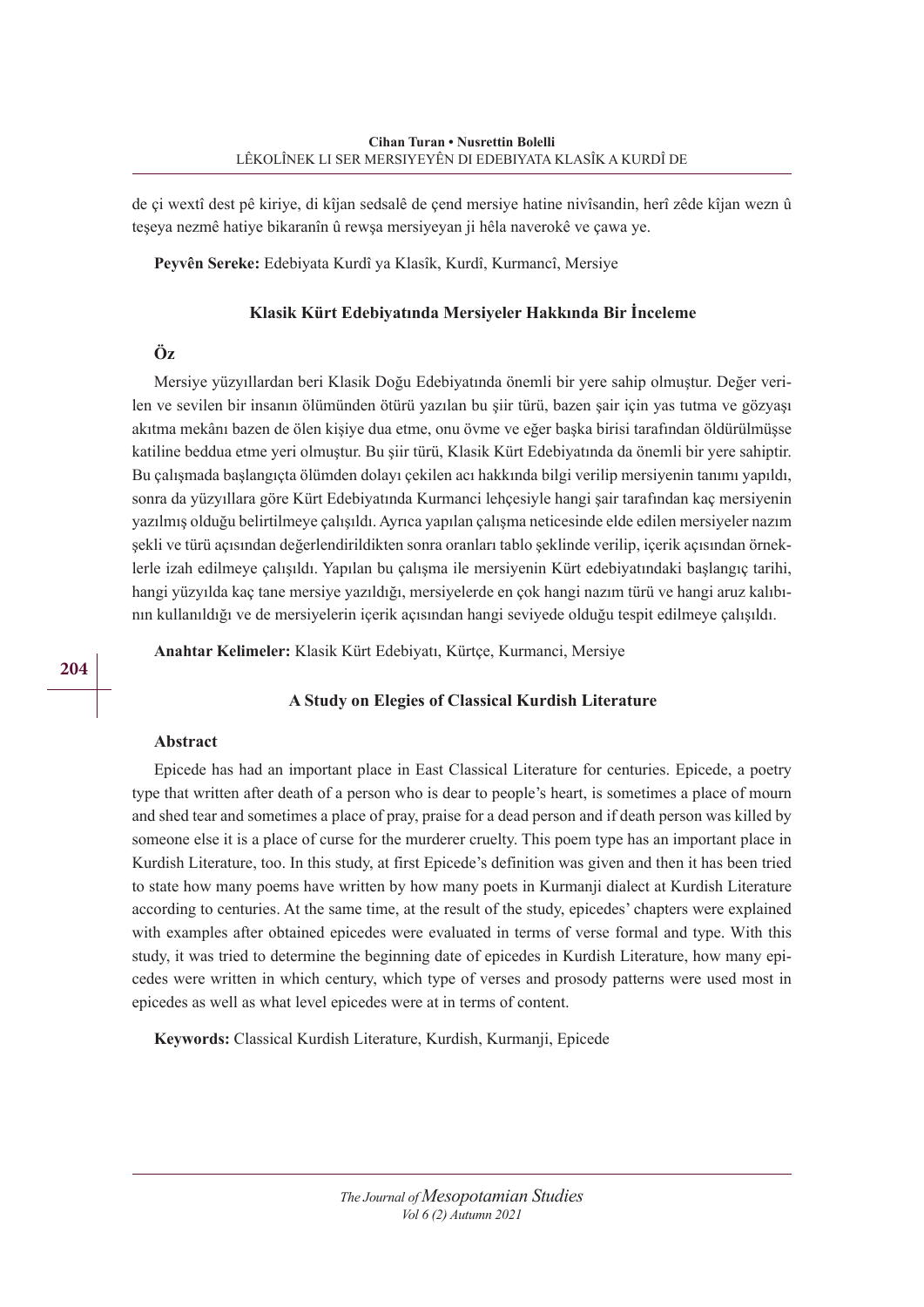## **EXTENDED SUMMARY**

In this research and study it is tried to find out how many epicedes have been written in Kurmanji dialect in Classical Kurdish Literature according to centuries and it is tried to find out in which century the first epicede was written in Kurmanji dialect in Kurdish Literature and by whom it was written.

It is stated the most used verse type and aruz propodies in collected epicedes during the study. Epicedes are tried to evaluated according to chapters that are in an epicede. In this study it is tried to answer these questions that in which century epicede tradition was started, in which century how many epicedes were written, which verse type was written in epicedes, which aruz prosody epicedes were written most. In which situation is the Kurdish epicedes according to the chapter that must be an epicedes in Classical Kurdish Literature.

Up to present, except a few works, nearly no accademic study has ben done on epicede that was written for the death of someone in Classical Kurdish Literature. In the result of this research that done in this area it is found out only three works that were written about epicedes. One of them was done the general definition of epicede and gave a few examples. In the other two epicede works which written by Mele Zahire Tendureki and Mele Eliye Baquatani. These three works are handled.

In this study we tried to collect the works that had been printed as book or it was protected as manuscript. Moreover we provided works which was prepared as post graduate thesis. We drew advantages from these works during we prepared this article.

During the preparation of this article we drew adventage of 279 epicedes that were subjected to our doctoral thesis.

We tried to classified the collected epicedes according to the centuries that they were written on by one. We shared their writers in our study.

After the classified of epicede according to centuries, we evaluated 160 epicedes according to their verse type and aruz prosodies and we prepared their grafic of their uses. Moreover in the study Kurdish epicedes are evaluated according to their features that must have. We gave examples about the subject.

It was found out that 279 epicedes were written in Kurdish Kurmanci dialect. But this isnt mean that there aren't any epicedes that written in this area. There will be many epicedes that secreted in nook and waits for come to light by someone.

As result of the study, according to the obtained data in Kurmanci dialect in Classical Kurdish Literature; in XVII century 1 epicede, in XVII century 2 epicedes, in XIX century 1 epicede, in XX century 111 epicedes and in XXI 164 epicedes were written.

We evaluated 160 epicedes according to verse type, it was found out that 61 are gasides, 7 are odes (gazelle), 35 are murabba(square), 21 are muhammes (pentestich), 24 are mesnevis, 5 are terci bends, 1 is terkibi bend, 2 are museddes, 1 is muselsel, 2 are murebbe' and muserra terkib-tercii bend verse types were written.

> *The Journal of Mesopotamian Studies Vol 6 (2) Autumn 2021*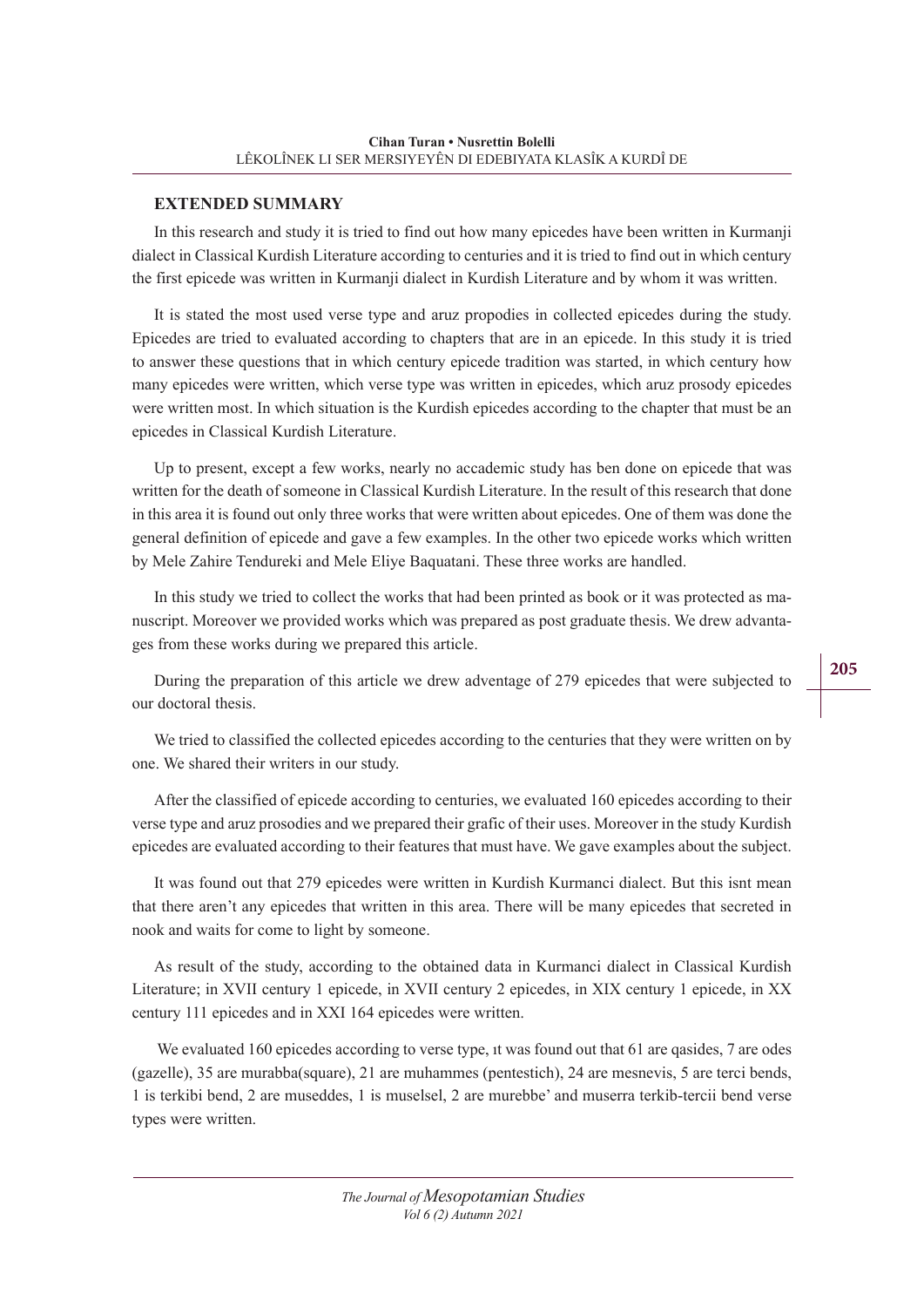As result of evaluation that done on 160 epicedes it was found that when these epicedes were written 8 bahir 18 aruz prosodies were used and the most used prosody was fa'ilatun fa'ilatun fa'ilatun fa'ilun prosody was used 49 times.

## **Destpêk**

 Êş û elema ku ji ber mirina kesekî bi însan re peyde dibe pir dijwar e ku ji ber vê yekê dilê însan diêşe û pê mehzun dibe. Li gorî Paul Velery "Bedena însên, cîhanê dike du beş: A ewil cîhana reng û xweşiy*ê û ya duyemîn jî cîhana êş û elemê*" (Breton, 2019:19). Derheqê êş û elemê de Breton jî wisa dibêje: "*Êş*a ku di nava bedena însên de cî girtiye, têkîliya wî him ji dunyayê û him jî ji *însan* bi xwe qut dike" (Breton, 2019:19).

 Ev êş û elema ku bi însan re peyde dibe û di destpêkê de di nav civak û gelan de wek şîn û zêmarê xwe nîşan dida, di edebiyata rojhilat de wek mersiye *tê binavkirin ku* mersiyenûs di mersiyeyên ku dinivîsin de ji ber mirinê; *şînê digirin, dikin feryad û fîxan,* dua dikin, pesnê kesê mirî didin, rondikan dirjînin û ji felekê re bertek nîşan didin.

 Me di vê xebata xwe de berê xwe da kevneşopiya mersiyeyê ya ku di edebiyata kurdî ya kurmancî ya klasîk de c*î* girtiye û di van sedsalên dawî de gelekî zêde pêşve çûye. Lewra heta îro di war*ê* mersiyeyan de yên ku bi kurdiya kurmancî hatine nivîsandin de tu xebatên zanistî û 'ilmî nehatine kirin ku ev yek jî pêdiviya hebûna xebateke berfireh û zanistî derxist holê. Di vê gotarê de dabeşkirina mersiyeyan a li gorî sedsalan li ser 279 mersiyeyên ku hatine berhevkirin, hat kirin û dema ku mersiye ji hêla teşe û qalibê ve hatin nirxandin û derheqê wan de rêje hatin dayîn jî bes 160 helbest di vê çarçoveyê de hatin nirxandin ku me yek bi yek qalib û behra van mersiyeyan tespît kir û li gorî van tespîtan di nav xebata xwe de cî da van daneyan. Her wisa beşên ku pêwîst e di mersiyeyeke klasîk de hebin beş bi beş hatin nirxandin û ji mersiyenûsan mînakên cûrbecûr hatin dayîn. Bi vê xebatê tê armanckirin ku destpêk, pêşveçûn û rewşa dawî ya kevneşopiya mersiyeyên ku bi kurmancî *û* bi şiklê klasîk hatine nivîsandin bê tesbîtkirin da ku xwînêr û lêkolîner karibin jê bi hêsanî feyde bigirin.

## **1. Mersiye**

Mersiyeya ( مرثية pirjimara wê مراثي ( ku koka wê رثي ye di erebî de tê maneya "li ser kesê mirî girî û ji bo wî şîn girtin (Toprak, 1990: 2). Di ferhengan de derheqê mersiyeyê de pênasên wisa tên kirin: Matema manzûmî (Kanar, 2011:788); Lawij, xweşniyaz, xweşxwaz, dûrika miriyan (Îzolî, 2013:885); Helbesta ku ji bo tê de pesnê kesê mirî bê dayîn û xemgînî û kovana ji ber mirinê bê nîşandan, hatiye nivîsandin (Pala, 2014:306); Nezma ku bi mebesta diyarkirina wesfên baş ên zilamekî ku miriyê û ji bo anîna zimên a ji ber êş û kerba ku ji ber mirina wî zilamî tên kişandin, hatine nivîsandin (Sami, 1978:1321); Strana matemî ya ku ji bo tê de pesnê kesê mirî bê dayîn hatiye nivîsandin, helbestên ku nexasim ku di wan merasîmên ku ji ber salvegera Hesen û Huseyînê lawên Elî tên tertîpkirin, tên xwendin (Redhouse, 198:1805); Bi girî hejmartina başî û qenciyên kesekî ku miriye (Naci, 1990: 602). Mersiye, wek terîm jî bi gelemperî ji wan helbestên ku piştî mirina kesekî ji bo nîşandayîna xemgîniyê hatine nivîsandin re tê gotin (İsen, 2012:4).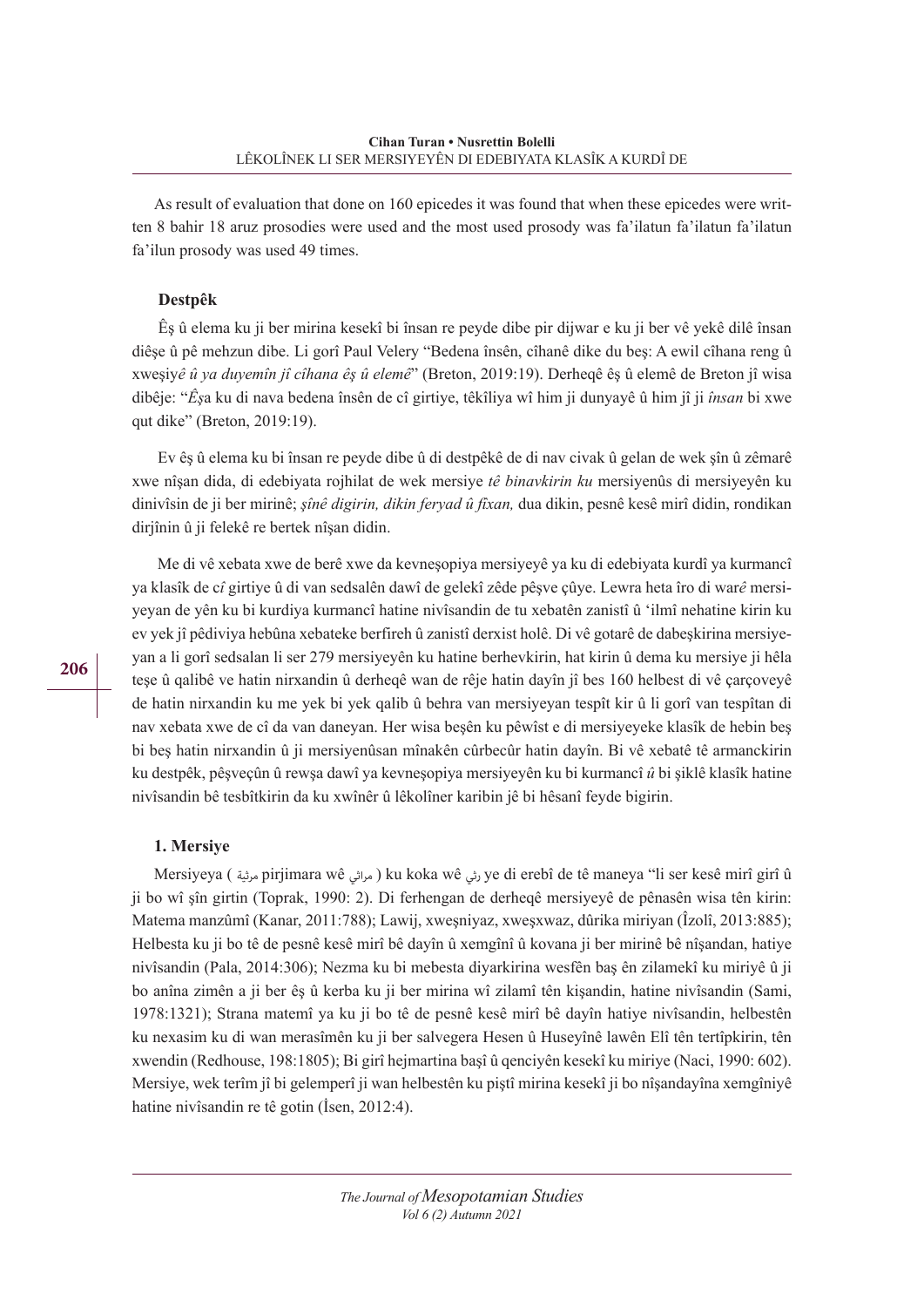#### **Cihan Turan • Nusrettin Bolelli** LÊKOLÎNEK LI SER MERSIYEYÊN DI EDEBIYATA KLASÎK A KURDÎ DE

Meriv dikare helbestên ku wek mersiye hatine nivîsandin wek cihê lêgerîna derd û kulan û tesellîkirina dilê ku ji ber fîraqê êş û elemê dikşîne bi nav bike. Lewra kesê ku mir êdî nema tê. Ev heqîqet ji teref însanan ve pir baş tê zanîn ku ji ber vê yekê helbestvan ji bo barê dilê xwe parîkekî be jî sivik bike, tiştên di dilê xwe de di helbestê de tîne zimên. Bi vê yekê huzna ku ji ber windakirina kesê ku jê tê hezkirin di van kelîmeyên mersiyeyê de dibe xwedî ruh (Göçemen, 2020). Helbestkar dema ku vê yekê dike exlebe di destpêkê de huzn û xemgîniya xwe tîne zimên. Piştî vê yekê şa'ir dest bi duayan û daxwazkirina sebrê dike. Lewra kesê bawermed dizane ku Xweda di Qur'ana Kerîm de dibêje: "Qesem be! Em ê we piçekî bi tirs û birçîbûnê; bi kêmkirina mal û can îmtîhana bikin. Mizgînê bide wan kesên ku sebir dikin. Ew, dema ku tiştek tê serê wan dibêjin 'Em ji bal Xwedê hatin û em ê vegerin ba wî" (Beqere:154-155). Ji ber vê yekê kesê ku mersiyeyan li ser nasê xwe dinivîsîne digel şînê serî li sebr û duayê dide. Breton di berhema xwe de derheqê çareseriya êş û elemê de wisa dibêje: "Însanê bawermend divê bi sebir be û li ber xwe bide. Ji bo kesê bawermend dermanê ewil îbadet û dua ye (Breton, 2019: 88). Divê bê gotin însan ji ber êşa ku dikşîne sebir dike, lê belê digel vê sebrê carcaran di mersiyeyan de ji ber mirina ku pêk hatiye ji felekê re sîtem, gazin û gilî tê kirin (Bayram, 2018). Ji bilî vê yekê ger ji mirinê re kesek bûbe sedem di şûna felekê de ji wî kesî re bertek tê nîşandan û nifir li wî kesê musebbîb tê kirin (Yörür, 2018) û bi vî awayî ji bo nifşên bê ew mersiye di warê yadkirin û bîranînê de dibin amûreke muhîm (Korkmaz, 2002) û di nav civakê de cihekî taybet digirin û însanan dikin bin tesîra xwe.

Mersiyeya ku di edebiyata erebî de derketiye holê û ji wê derê jî di nav gelên Rojhilata Navîn de bi gotineke din di nav faris, kurd û tirkan de belav bûye, ji bo bê nivîsandin divê muheqqeq pêwendîyê kesê nivîskar û mirî bi hev re hebe da ku karibe wê êş û elemê di bedena xwe de hîs bike û derd û kulên xwe di helbestên xwe de bîne zimên. Lê belê ev qaîdeya ku me anî zimên carinan derbasdarbûna xwe winda dike. Bi gotineke din mersiye li ser kesekî mirî yê ku têkiliya wî, bi kesê nivîskar re tune ye jî dikare bê nivîsandin. Lewra kesê ku mir ger di nav civakê de bê nasîn, jê bê hezkirin û yan jî rayedarê dewletê be wê demê ev nêzbûn û têkilî dibe yek alî (Canım, 2010:130) ku di edebiyata rojhilat de mînakên vê gelek zêde hene.

Helbesta yekemîn a ku însan ji ber êş û elama fîraqa mirinê gotiye bi şiklê mersiyeyê ye û ji ber ku Kabîl, birayê xwe Habîl qetil kiriye Hz.Adem bi vî şiklî mersiyeyek gotiye (Toprak, 2004:215 ). Latîfî derheqê helbesta yekem a bi şiklê mersiyê de agahîyeke wisa dide:

"Di wan kitêbên dîrokî de veşartî ye û di qisseyên wan kesên xwedî lîsan in û ehlê karê xwe ne de eşkere ye ku Hezretî Adem; bavê însanan e, melekên muqarrabîn jê re çûne secdê û ferhenga axavtinê cara yekem jê re hatiye daxistin û ew yekem kes e ku kelama bi qafiye kiriye. Û ji dema wî vir ve ev kelama bi qafiye hat gotin û her ku çû zêdetir bû. Dema ku Kabîl birayê xwe Habîl qetil kir, ji dilê pak û paqij a Adem aleyhîsselam rehetî û kêfxweşî koç kir û di çavên wî de ji ber vê qetlê nûr nema. Lewra Habîl him lawê wî û him jî dostê wî bû. Ji ber vê yekê perîşan bû û her tim çend beytên ku di terza mersiyeyê de bûn bi deng dikir û dixwand"(Latîfî, Vgz: Canım, 2018:12).

Digel ku tê zanîn mersiyeya ewil a ku hatiye nivîsandin ne bi zimanê erebî ye jî wek gelek teşeyên nezmê, mersiye jî di edebiyata erebî de derketiye holê û ji wir jî di nav edebiyata rojhilat de belav bûye. Destpêka kevneşopiya mersiyeyê ya di nav ereban de ji wan merasimên cenazeyên di dewra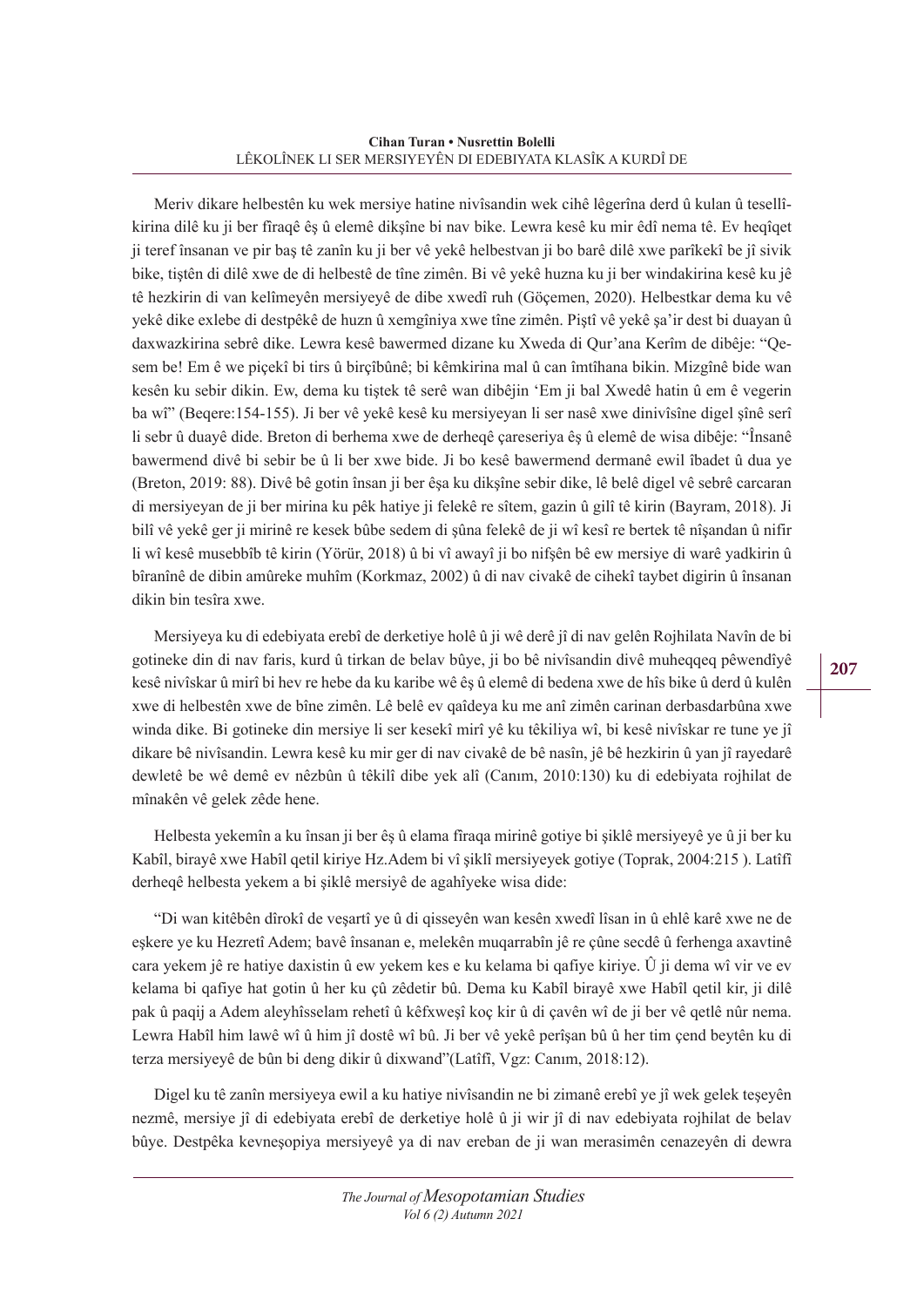#### **Cihan Turan • Nusrettin Bolelli** LÊKOLÎNEK LI SER MERSIYEYÊN DI EDEBIYATA KLASÎK A KURDÎ DE

cahiliyê de dest pê dike. Faruk, derbarê vê yekê de di xebata xwe de agahiyeke wisa dide: "Destpêka mersiyeyê ya di edebiyata erebî de digihêje wan gotinên bi qafiye û bi aheng ên ku di dewra cahiliyê de ji teref jinan ve di merasîmên cenazeyê de dihatin gotin" (Toprak, 2004:215). Nimûneya herî kevnar a mersiyeyê di edebiyata erebî de mersiyeya Hansa ye ku wê mersiyeya xwe li ser du birayên xwe yên ku di şer de hatine kuştin nivîsandiye (İsen, 1944:5). Hansa dema ku birayê wê yê bi navê Muawîye di şerekî de tê kuştin, li ser wî şîn girê daye û rondik barandine. Piştî kuştina Muawîye, di şerekî din de jî kesê bi navê Sahr ê ku birayê Hansayê ye, dema ku hewl dida tola birayê xwe hilîne tê kuştin (Mawaldı, 2020:35) ku Hansayê li ser wî jî şîn girtiye û li ser her du birayên xwe mersiye gotine. Kevneşopiya mersiyeyê ya ku di edebiyata erebî de pêşve çû û gihaşt lûtkeya xwe digel temamê taybetmendiyên xwe derbasî edebiyata farisî bû. Li gorî çavkaniyan kevneşopiya mersiyeyê di edebiyata farisî de di sedsala VIIIan de dest pê kiriye (Îmamî, 1369:9) û di vî warî de mersiyenûsê ewil Rûdekî (m.940) ye ku wî mersiyeyek li ser Ebu'l Hesenê Muradî (m.914) û mersiyeyek jî li ser Şehîdê Belxî (m.935) nivîsandiye (Selçuk, 2013:7). Mersiyeyên ku di edebiyata farisî de hatine nivîsandin dibin sê beş: Mersiyeyên ku li ser padîşah û mezinên dewletan hatine nivîsandin, mersiyeyên ku li ser şexs û malbatê hatine nivîsandin û mersiyeyên mezhebî (Mu'temem, 1333:47). Di edebiyata Îranê de di van çend sedsalên dawî de ji van her sê beşan mersiyeyên mezhebî pir zêde derketin pêş û niha jî balan dikşînin li ser xwe. Ev mersiye, piranî li ser Hz. Huseyîn û ehlê wî yên ku di 10ê Muharrema sala 61ê Hicrî (Mîladî: 10 Cotmehê sala 680) de li Kerbelayê hatin qetilkirin, hatine nivîsandin (Kirmanî, 1371:104) ku ji ber vê yekê ji bo van mersiyeyên mezhebî navê *Maqtelê Huseyn* (Güven, 2017:36) jî tê bikaranîn. Di warê mersiyeyên Kerbelayê de berhema mensûr a herî kevnar di sedsala IXemîn de ji teref Molla Huseyîn Kaşifî (m.1504) ve hatiye nivîsandin ku navê vê berhema wî Rawzatu'ş- Şuheda ye. Di vê kitêba ku ji çend rawzayan pêk tê de qala wê musîbeta ku hatiye serê Hz. Huseyîn û ehlê wî tê kirin (Kirmanî, 1371:110). Ji heyama Safewîyan pêve di warê mersiyeyên mezhebî de gelek zêde mersiye hatine nivîsandin. Lewra di dewra Safewîyan de Şîîtî bû mezheba fermî ya dewletê ku ji ber vê yekê di vî warî de gelek zêde şa'ir mersiye nivîsandin (Yazıcı, 2004:218) û ev kevneşopiya mersiyeyên ku derheqê meseleya Kerbelayê de hatin nivîsandin hebûna xwe heta roja me ya îro bi şikleke xurt domandin. Her sal di 10ê Muharremê de li Îranê ji bo Hz. Huseyîn û ehlê wî bên bîranîn merasîmên bi navê sînezen tên tertîpkirin û li ser şehadeta wan mersiye tên gotin, şîna wan tê girtin û li ser wan rondik tên rijandin. Di edebiyata klasîk a tirkî de jî, di warê mersiyeyê de helbesta ewil di sedsala XIVan de ji teref Ahmedî (m.1413) ve li ser mirina Suleyman Şahê (m.1387) begê Germîyanan hatiye nivîsandin (Çavuş, 2008). Piştî wî di wê qonaxê de Şeyhî (m.1431) dîsa ji Yaqubê duyemîn (m.1429) ê ku ji mala Germîyanan e re di teşeya tercîbend de mersiyeyek nivîsandiye (İsen, 1944:8).

## **1.1. Destpêk û Pêşveçûna Kevneşopiya Mersiyeyê di Edebiyata Kurdiya Kurmancî de**

Em di sedsala XVIIan de li rastî nimûneya ewil a mersiyeyekê tên. Li gorî M. Xalid Sadînî û Celadet Bedirxan (m.1951), Feqiyê Teyran (m.1660) li ser wefata helbestvanê hevdemê xwe Melayê Cizîrî (m.1641) mersiyeyeke bi navê *Îro Girya Me Tê* nivîsandiye.

Ev mersiyeya ku Sadinî û Bedirxan diyar dike, Teyran li ser wefata Cizîrî nivîsandiye ji 24 çarîneyan pêk tê.

*The Journal of Mesopotamian Studies Vol 6 (2) Autumn 2021*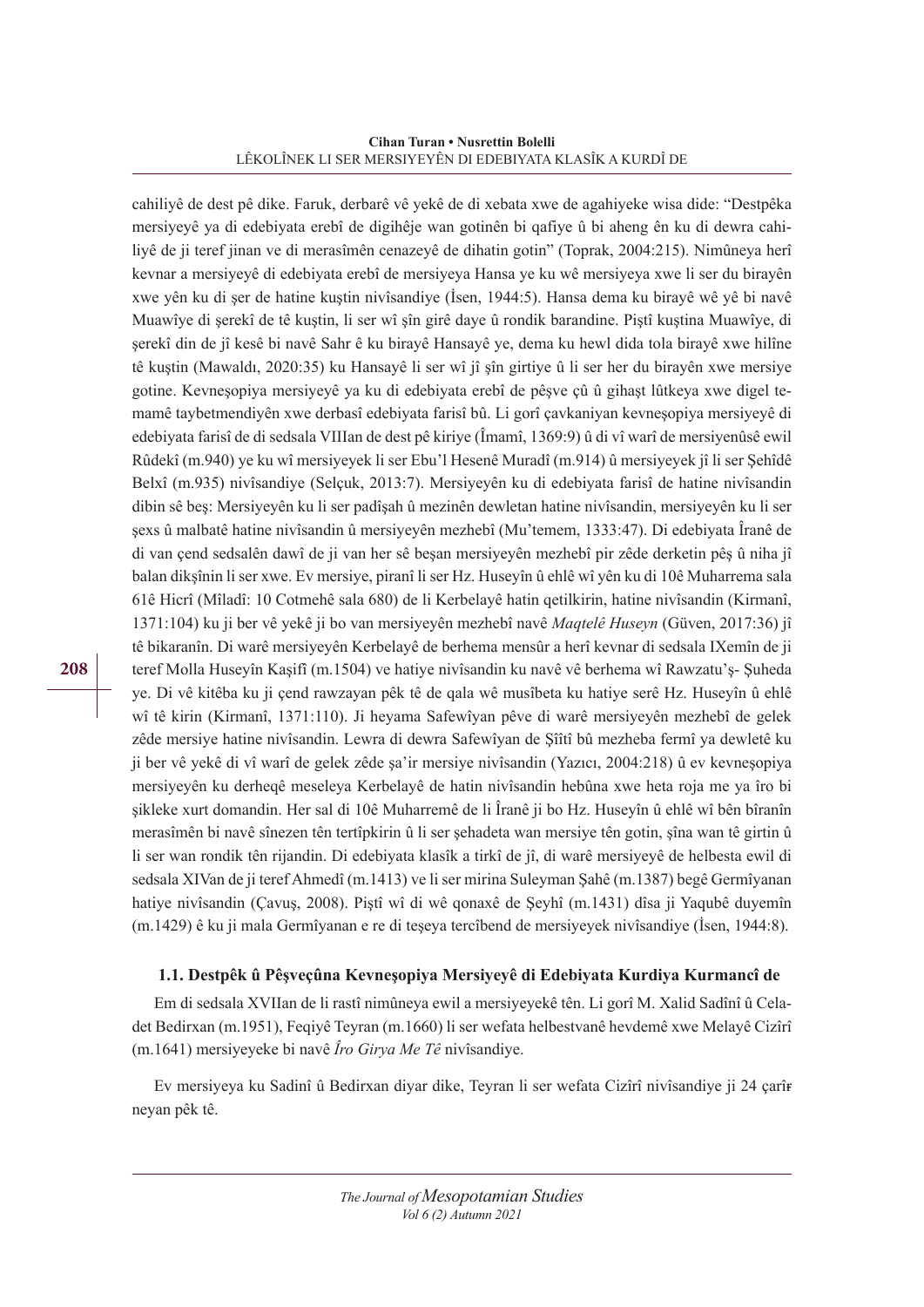Feqî vê mersiyeya xwe bi qaliba arûzê ya *Mustef'ilun Mustef'ilun (Recez − − + − / − − + −)*  nivîsandiye. Dema ku em li naveroka helbestê mêze dikin, dibînin ku ev helbest di sala 1640î de hatiye nivîsandin. Feqî dîroka wefata Cizîrî bi vê çarînê bi me dide zanîn:

*Heyf eyn û lam bûne cuda Şîn û girîn dîsa te da Em razîne b'emrê Xuda Herçî ji dergahê te tê* (Sadinî, 2014:139)

Divê bê gotin, di warê dîroka jidayikbûn û wefatkirina Teyran û Cizîrî de nîqaş û lihevnekirinek heye. Li gorî hinek nivîskar û lêkolîneran Teyran û Cizîrî hevdemên hev in û Teyran vê mersiyeyê li ser wefata Cizîrî nivîsandiye; lê belê li gorî hinek lêkolîner û nivîskaran jî Teyran û Cizîrî ne hevdemên hev in û Teyran vê mersiyeyê li ser Cizîrî nenivîsandiye.2 Heger em mersiyeya bi navê *Îro Girya Me Tê* li ser navê Teyran bihesibînin, em dikarin bibêjin di sedsala XVIIan de bes Teyran mersiye nivîsandiye. Di vê bergehê de jî em dikarin bibêjin ku ev sedsal ji hêla mersiye û mersiyenûsiyê ve gelekî lawaz e.

Di warê mersiye û mersiyenûsiyê de ev lawazbûn bi heman awayî di sedsala XVIIIan de jî berdewam dike. Dema ku em li qerna XVIIIan mêze dikin em dibînin ku di warê mersiyeyê de şa'irên bi navê Axayokê Bêdarî (m.?)<sup>3</sup> û Ehmedê Xanî (m.1707) mersiye nivîsandine. Di vê qernê de Axayokê Bêdarî li ser du lawên xwe yên ku li pey hev wefat kirine û Ehmedê Xanî jî li ser Mîrê Bazîdê Muhammed Beg mersiyeyek nivîsandiye.

Mersiyeya ku Ehmedê Xanî li ser Mîrê Bazîdê nivîsandiye tev de ji 34 beytan pêk tê û destpêka mersiyeya wî wisa ye:

*Kanê Muhammed beg gelo? Ka Padîşahê Serhedan? Îro ji dil bigrîn dilo! Ka Padîşahê Serhedan?* (Durre, 2002:336)

Mersiyeya ku Axayokê Bêdarî li ser mirina her du lawên xwe nivîsandiye ji 8 muxemmes/pêncîneyan pêk tê. Destpêka mersiyeya ku Bêdarî nivîsandiye jî bi vî awayî ye:

*Sed mixabin vê cewabê ez ji dil nalan kirim Taqet û qûwet nema min belkî ez bêcan kirim Leşkerê derdan geha min ji 'eqlî talan kirim Min nema qet xew bi carek bêser û saman kirim Min du şahî çûne vêkra mubtelayê wan kirim* (Doskî, 2020:42)

-M. Xalid Sadinî, *Feqiyê Teyran, Jiyan Berhem û Helbestên W*î, Stenbol 2014, Weş. Nûbihar, r.36-54.

-Herokal Ezîzan(Celadet Bedirxan), *Klasîkên Me*, Kovara Hawar, Stenbol 2012, Weş. Belkî h.33, r.559-560.

Ji bo agahîyên zêdetir ên derheqê mijarê de binêrin:

<sup>-</sup>D.N. Mackenzie, *Melayê Cizîrî û Feqî Teyran* (Ji Îngilîzî: Abdullah İncekan), Kovara Nûbihar Akedemî, Stenbol 2016, c:2, h.6 s.3, r.130- 133.

<sup>3</sup> Derheqê dîroka wefata Bêdarî de tu malumat nîne. Lê belê em dizanin ku Bêdarî mersiyeya xwe ya li ser du lawên xwe di sala 1728an de nivîsandiye ku ji ber vê yekê bes em dikarin bibêjin ku Bêdarî di sedsala XVIIIan de jiyaye.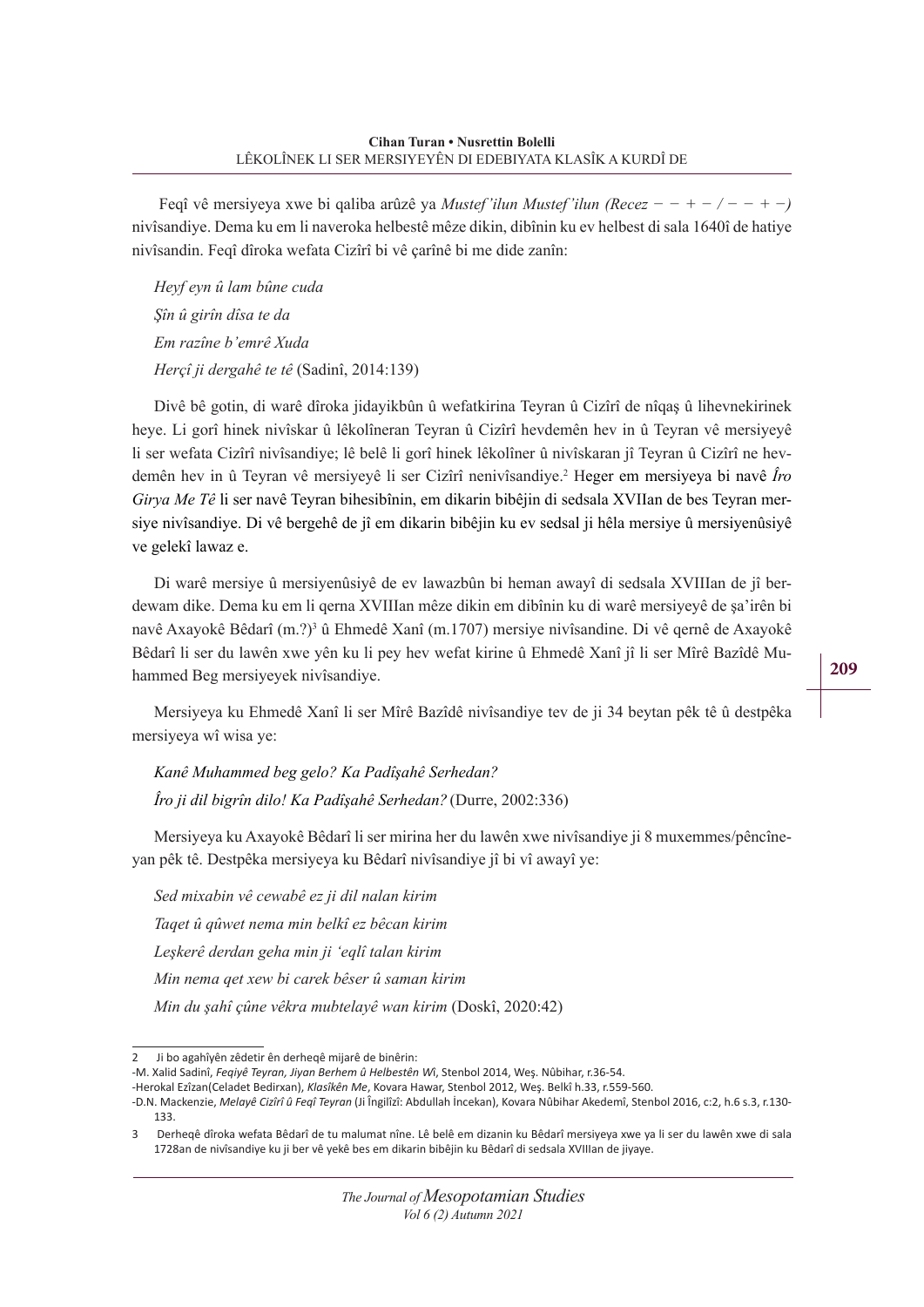Ger Teyran û Cizîrî hevdemên hev bin û Teyran mersiyeya xwe ya bi navê *Îro Girya Me Tê* li ser Cizîrî nivîsandi be wê demê em derheqê mersiyenûsiya di sedsalên XVII û XVIIIan de dikarin bibêjin ku di edebiyata klasîk a kurdiya kurmancî de mersiyeya ewil ji teref Feqiyê Teyran ve di sala 1640î de li ser wefata Melayê Cizîrî hatiye nivîsandin û piştî Teyran bi dorê em li rasta mersiyeyên Xanî û Bêdarî tên. Em dîroka nivîsandina mersiyeya Bêdarî dizanin, lê belê derheqê ya Xanî de agahiyeke teqez li ber destên me tune ye. Lê digel vê em dikarin bibêjin ku di vî warî de mersiyeya duyemîn a Xanî ye. Lewra tê zanîn ku Xanî di sala 1707an de çûye rehma Xwedê û Bêdarî jî mersiyeya xwe ya li ser du lawên xwe yên ku li pey hev wefat kirine di sala 1728an de nivîsandiye ku wî dîroka wefata lawên xwe di benda çaremîn (Doskî, 2020:42) a mersiyeya xwe de destnîşan kiriye. Ji ber van daneyan em dikarin bibêjin ku di edebiyata klasîk a kurdiya kurmancî de mersiyenûsî bi Teyran dest pê kiriye û bi Xanî û dû re bi Bêdarî berdewam kiriye.

Di warê mersiyenûsiyê de di sedsala XIXemîn de bes em li rasta mersiyeya ku ji teref Weda'î (m.1850) ve hatiye nivîsandin tên. Ev mersiyeya Weda'î tevde ji 38 çarîneyan pêk tê. Weda'î vê mersiyeya ku ji 38 çarîneyan pêk tê li ser kuştina Şêxî Begê Mîrê Miksê (m.1821) nivîsandiye. Ji mersiyeya wî xuya dibe ku Şêxî Begê Mîrê Miksê di sala 1821ê de hatiye kuştin. Em vê yekê ji çarîna dawî ya mersiyeya ku hatiye nivîsandin fam dikin. Weda'î di dawiya mersiyeya xwe de dîroka mirina Mîrê Miksê, bi tîpên ebcedê wiha diyar kiriye:

*Ya qenc ew e em vê bikeyn Navî li tarîxê bideyn Bo 'Xeyn û Rê û Lam û Zeyn Kanê Cihangêrê Cihan* (Dêreşî, 2012: 100)

Li gorî hesabê ebcedê ji misraya sêyem a vê çarîneyê ev tarîx derdikeve: X (1000), R (200), L (30), Z (7): 1237. Ev jî di dîroka mîladî de beramberê sala 1821ê ye.

Em dikarin bibêjin di sedsalên XVII, XVIII û XIXemîn de mersiyeyên ku hatine nivîsandin ji hêla teşeya nezmê ve exlebe bi çarîneyan û li ser edîb, alim, mîr û lawikan hatine nivîsandin.

Dema ku em derbasî qonaxa sedsala XXemîn dibin em dibînin ku di edebiyata klasîk a kurdiya kurmancî de di warê mersiyenûsiyê de pêşveçûnek li darî çavan heye. Lewra di vê sedsalê de bi gelek cureyên nezmê tevde 111 mersiye hatine nivîsandiye. Navê mersiyenûsên sedsala XXan û hejmara mersiyeyên ku nivîsandine bi vî awayî ye:

| Navê Helbestvan                         | Hejmara Mersiyeyên Wî |
|-----------------------------------------|-----------------------|
| Şêx Evdirrehmanê Axtepî (Amedî, 2016)   |                       |
| Şêx Evdilqadirê Hezanî (Hezanî, 2016)   |                       |
| Mela Mihemedê Liceyî (Liceyî, 2012)     | 5                     |
| Şêx Mihemed Kerbelayî (Kerbelayî, 1992) |                       |
| Mela Abdullahê Hazrowî (Hazrowî, ?)     |                       |
| Mela Yahya (Yahya, 2021)                |                       |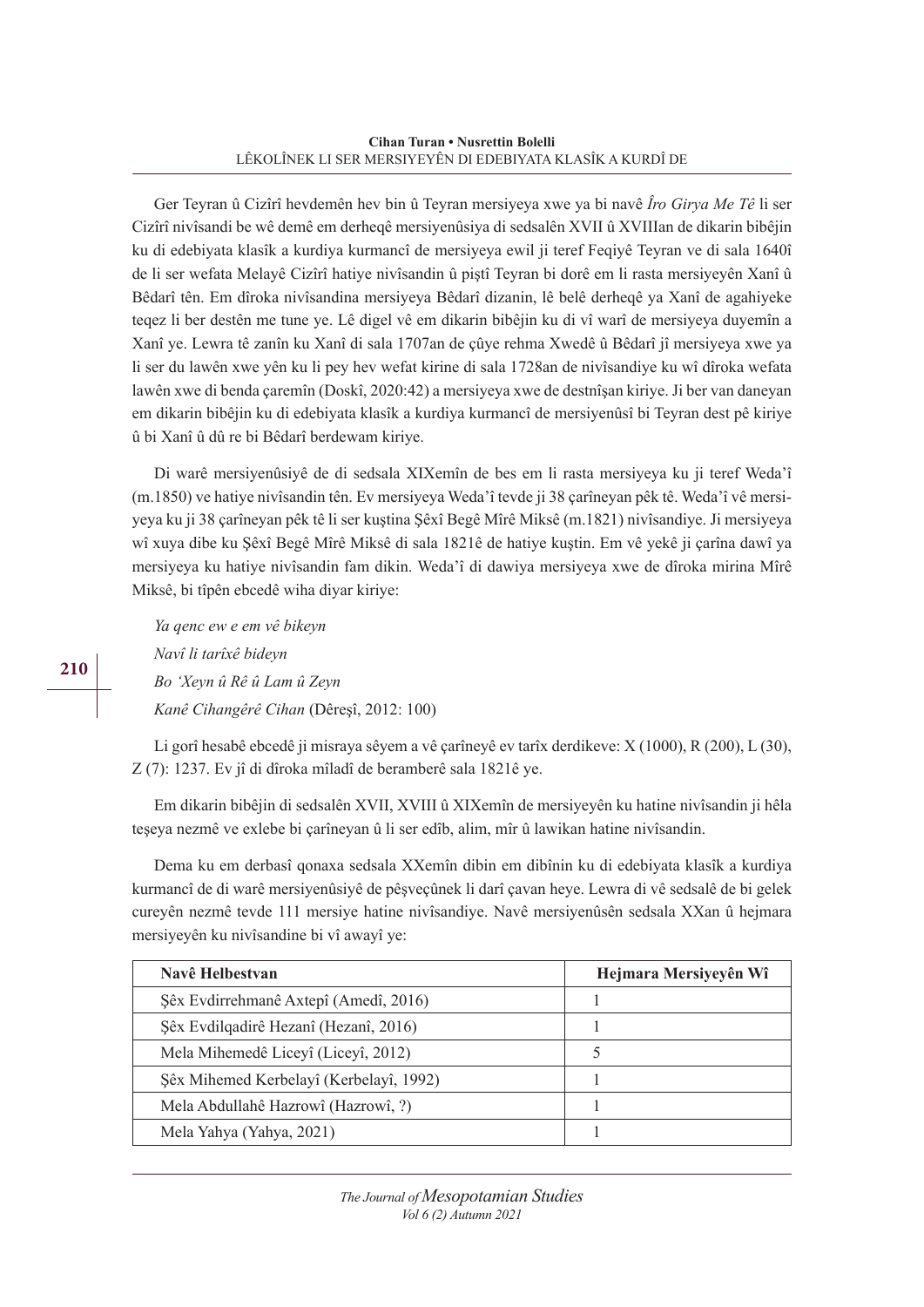| Mela Zubeyr (Taşkın, 2017)                  | $\mathbf{1}$   |
|---------------------------------------------|----------------|
| Şêx Muhammed Hadiyê Qewmanî (Qewmanî, 2011) | 5              |
| Seyid Qedrî Haşimî (Haşimî, 2016)           | $\mathbf{1}$   |
| Mele Ehmedê Nalbend (Nalbend, -)            | 12             |
| Seyid 'Eliyê Findikî (Findikî, 2014)        | $\overline{4}$ |
| Mehmet Nuri Payçu (Gümgüm, 2018)            | $\mathbf{1}$   |
| Fehmî Begê Pêçarî (Demir, 2019)             | $\overline{4}$ |
| Mela Surûrî (Gemi, 2018)                    | $\mathbf{1}$   |
| Ehmedê Namî (Temo, 2019)                    | $\mathbf{1}$   |
| Mela Ebdulfettahê Hezroyî (Hezroyî, 2012)   | 9              |
| Mela Nezîrê Bedewî (Bedewî, 2012)           | 11             |
| Mela Muhammedê Nûrî (Turğut, 2019)          | $\mathbf{1}$   |
| Mela Beşîrê Bedewî (Bedewî, 2013)           | $\overline{4}$ |
| Ebdurrehman Efem (Amedî, 2004)              | 1              |
| Mela Sîraceddînê Xelîlî (Gümüş, 2020)       | 3              |
| Şêx Mûsayê Şêxanî Gundikî (Çetîn, 2019)     | 1              |
| Mela Yusrî (Gezer, 2015)                    | $\overline{2}$ |
| Şêx Mela Îsmetûllah ('Îsmetullah, ?)        | 1              |
| Mela Zahirê Tendurekî (Tendurekî, 2007)     | 27             |
| Şêx Îsmetullahê Karazî (Karak, 2020)        | 5              |
| Mela Hesenê Qerenazî (Zinar, 1991)          | 3              |
| Mela 'Ebdussemed Comanî (Amedî, 2004)       | $\overline{2}$ |
| Mela Mûsayê Mizî (Zinar, 1991)              | 1              |
|                                             |                |

**Cihan Turan • Nusrettin Bolelli** LÊKOLÎNEK LI SER MERSIYEYÊN DI EDEBIYATA KLASÎK A KURDÎ DE

Di vê sedsalê de li gorî wan sedsalên din ji hêla kesên ku mersiye li ser wan hatine nivîsandin ve gelek guhartin çêbûne. Dema ku em li helbestvanên vê sedsalê mêze dikin em dibînin ku vêcarê mersiye li ser şêx, qîz, bira, bav, rewşenbîr, bûyera Kerbelayê û kesên ku di nav kurdan wek rêber derketine pêş hatine nivîsandin. Wek mînak: Şêx Evdirrehmanê Axtepî (m.1905), Şêx Muhammed Kerbelayî (m.1939), Fehmî Begê Pêçarî (m.1969) û Mela Muhammedê Nûrî (m.1977) li ser hedîseya Kerbelayê ya ku tê de Hz. Huseyîn hat qetilkirin; Şêx Evdilqadirê Hezanî (m.1908), Mela Mihemedê Liceyî (m.1912), Mela Mûsayê Mizî (m.?),<sup>4</sup> Mela Abdullahê Hazrowî (m.1947), Şêx Muhammed Hadiyê Qewmanî (m.1956), Mela Yahya (m.1951), Mela Zubeyr (m.1956), Mela Zahirê Tendurekî (m.1966), Seyid 'Eliyê Findikî (m.1967), Mela Ebdulfettahê Hezroyî (m.1975), Mela Nezîrê Bedewî (m.1976), Mela Sîraceddînê Xelîlî (m.1983), Şêx Mûsayê Şêxanî Gundikî (m.1991), Şêx Îsmetûllah (m.1996), Mela Surûrî (m.1973), Mela Hesenê Qerenazî (m.1989) û Seyid Qedrî Haşimî (m.1961) li ser wefata şêxan; Şêx Muhammed Hadiyê Qewmanî û Mela Muhammedê Nûrî li ser mirina bavê xwe;

<sup>4</sup> Dîroka wefata wî nayê zanîn. Bes tê zanîn ku wî li ser wefata Şêx Muhammed Ziyaûddînê ku di sala 1924an de wefat kiriye mersiyeyek nivîsandiye ku ji ber vê yekê me ew jî di nav mersiyenûsên sedsala XXemîn de nîşan da.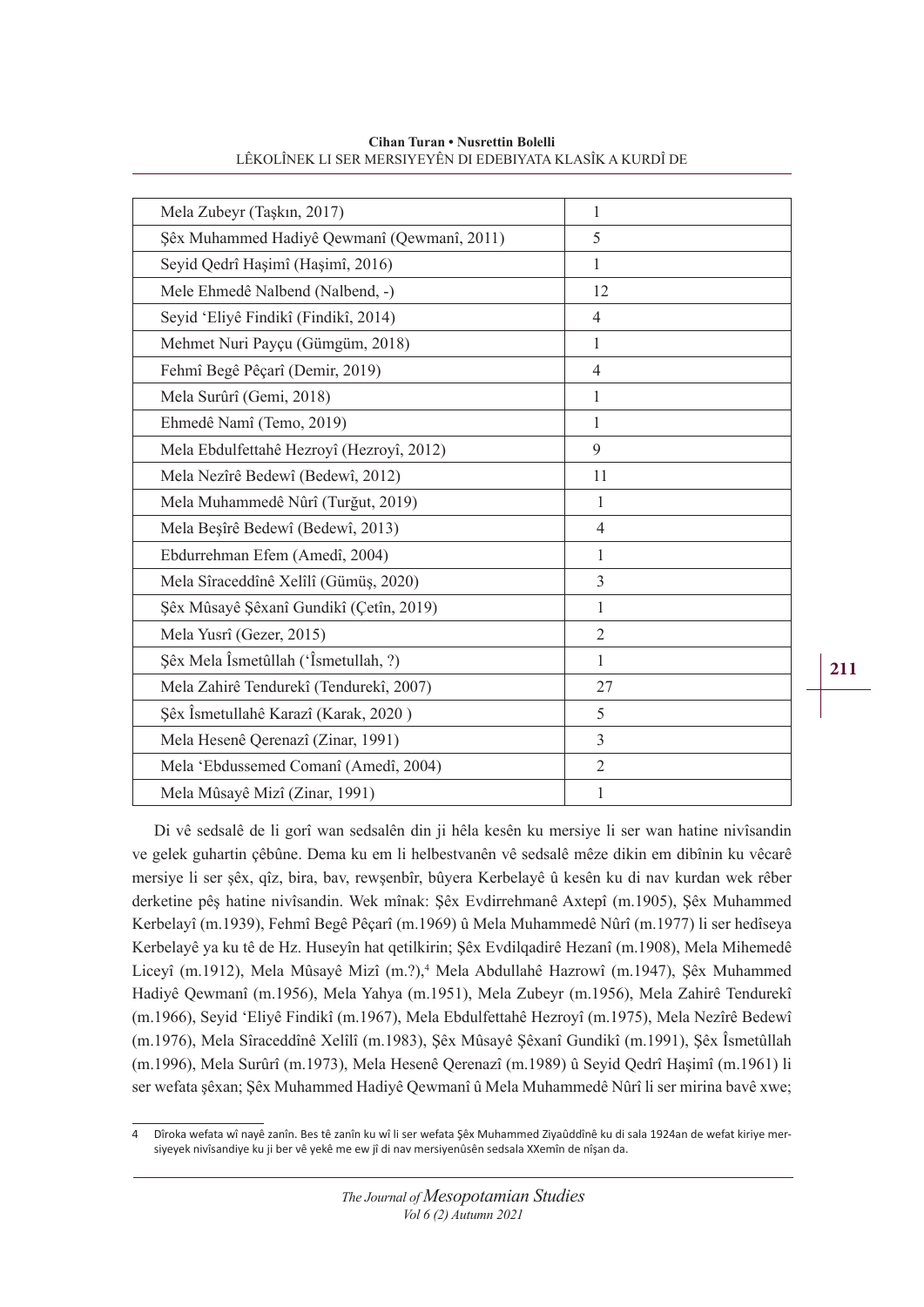Ehmedê Namî (m.1975) li ser axayê xwe; Mehmet Nûrî Payçû (m.?) û Ebdurrehman Efem (m.1982) li ser alim û zanayan; Mela Beşîrê Bedewî (m.1981), Mela 'Ebdussemed Comanî (m.1993), Mela Nezîrê Bedewî, Seyid 'Eliyê Findikî, Fehmî Begê Pêçarî li ser kesên mîna Şêx Se'îd, Seîdê Kurdî, Mela Mistefayê Barzaniyê ku di nav Kurdan wek rêber hatine qebûlkirin; Mele Ehmedê Nalbend (m.1963) li ser kurr û xanima xwe û Fehmî Begê Pêçarî, Mela Beşîrê Bedewî li ser birayê xwe mersiye nivîsandine.

Dema ku em van mersiyeyên ku hatine nivîsandin bi tevahî binirxînin em dikarin bibêjin ku di sedsala XXemîn de edebiyat klasîk a kurdiya kurmancî hem ji ber hejmara mersiyeyan, hem ji ber kesên ku li ser wan mersiye hatine nivîsandin û him jî ji ber zêdebûna cureyên teşeyên nezmê yên ku pê mersiye hatine nivîsandin gelek zêde pêş ve çûye. Tişta balkêş ew e ku digel ku mîrektiyên kurdan hatibin rûxandin jî tradîsyona mersiyenûsiyê qet lê navber nehatiye dayîn û bi şikleke eşkere pêşve çûye. Di vê sedsalê de mersiyenûsê ku balan dikşîne li ser xwe Mela Zahirê Tendurekî ye. Wî di berhema xwe de li ser şêx û murşîdê xwe bi teşeyên nezmê yên curbecur 27 mersîye nivîsandine.

Tradîsyona mersiyenûsiyê piştî sedsala XXan di sedsala XXIan de jî hebûna xwe bi şikleke xurt û dewlemend didomîne. Di vê sedsalê de helbestvan tevde 164 mersiye nivîsandine. Navê mersiyenûsên sedsala XXIan û hejmara mersiyeyên ku nivîsandine bi vî awayî ye:

| Navê Helbestvan                           | Hejmara Mersiyeyên Wî |
|-------------------------------------------|-----------------------|
| Mela 'Eliyê Baqûstanî (Baqûstanî, 2017)   | 7                     |
| Seydayê Tîrêj (Tîrêj, 2014)               | 14                    |
| Mihemmed Emîn Heyderî (Heyderî, 2011)     | 1                     |
| Şêx Muşerref Xinokî (Xinokî, 2018)        | 3                     |
| Mela Ebdullahê Kotalî (Sönmez, 2018)      | 3                     |
| Mela Ehmedê Zinarexî (Zinarexî, 2018)     | 1                     |
| Seydayê Gurdilî (Yetiz, 2012)             | 7                     |
| Abdulqadîr Bîngol (Bingol, 2008)          | 1                     |
| Şêx Hamdullahê Behwarî (Behwarî, 2021)    | $\overline{2}$        |
| Mela Abdullahê Babnirî (Babnîrî, 2012)    | 5                     |
| Jan Dost (Dost, 2011)                     | 1                     |
| Şêx Muhammed Nûrî (Kaya, 2019)            | $\overline{4}$        |
| Mela Muhammed Gulnarê Miksî (Hakan, 2010) | 1                     |
| Ehmed Yalar (Yalar, ?)                    | $\overline{2}$        |
| Mela Husnî Hezîn (Aykaç, 2015)            | $\overline{3}$        |
| Mela Ehmedê Xelatî (Xelatî, ?)            | 97                    |
| Seyid Ehmed Erzen (Erzen, 2021)           | 1                     |
| Mela Imadeddîn Reșpojan (Amedî, 2004)     | $\overline{2}$        |
| Tehsîn Îbrahîm Doskî (Doskî, ?)           | 5                     |
| Mele 'Izzedînê Kefrî (Feqîr, 2008)        | 1                     |

*The Journal of Mesopotamian Studies Vol 6 (2) Autumn 2021*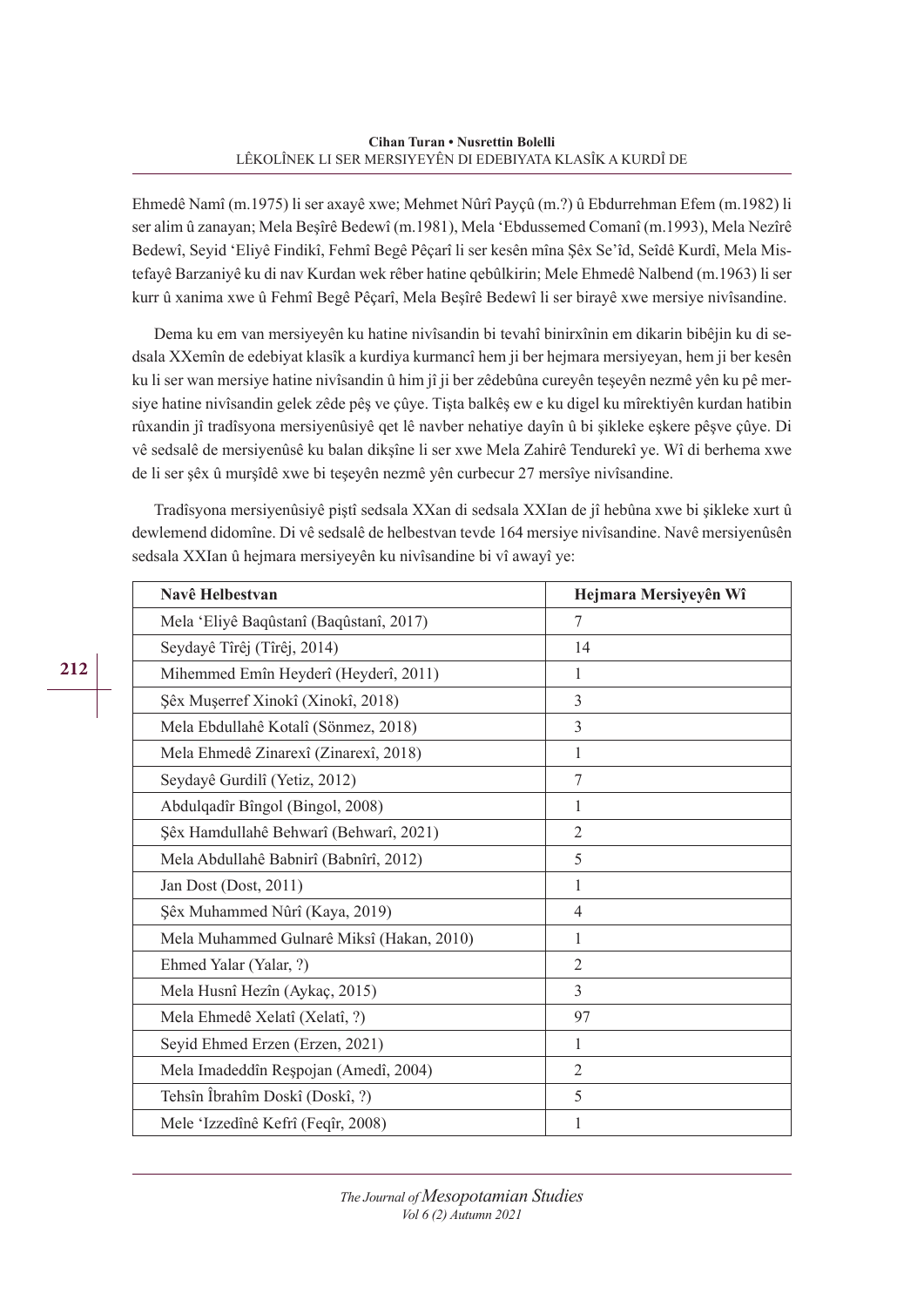**Cihan Turan • Nusrettin Bolelli** LÊKOLÎNEK LI SER MERSIYEYÊN DI EDEBIYATA KLASÎK A KURDÎ DE

| Muhammed Şîrînê Fetlewî (Amedî, 2004)  |  |
|----------------------------------------|--|
| Mela 'Ebdulhadiyê Comanî (Amedî, 2004) |  |
| Seyyid M. Hesîb Haşimî (Amedî, 2004)   |  |

Ji bo vê sedsala XXIemîn em dikarin bibêjin kevneşopiya mersiyenûsiyê ya di sedsala XXan de bi heman xûrtbûn û dewlemendbûna xwe, hebûna xwe domandiye û di vê sedsalê de bi teşeyên curbecur tev de 164 mersiye hatine nivîsandin. Di vê sedsalê de Şêx Hemdûllahê Behwarî, Mela Ehmedê Xelatî, Mela Husnî Hezîn, Mela Abdullahê Babnirî, Seydayê Gurdilî (m.2021), Mela Ebdullahê Kotalî (m.2014), Şêx Muşerref Xinokî (m.2004), Mihemmed Emîn Heyderî (m.2003), Mela 'Eliyê Baqûstanî (m.2002) li ser şêxan; Mela Ebdullahê Kotalî li ser birayê xwe; Mela Ehmedê Xelatî, Mela 'Eliyê Baqûstanî li ser lawê xwe; Mela Abdullahê Babnirî li ser qîza xwe; Şêx Muhammed Nûrî li ser bavê xwe; Ehmed Yalar, Tehsîn Îbrahîm Doskî, Jan Dost li ser dayika xwe; Mela Muhammed Gulnarê Miksî li ser mîrekî; Tehsîn Îbrahîm Doskî, Mela Abdullahê Babnirî, Şêx Muşerref Xinokî , Seydayê Tîrêj, Mela 'Eliyê Baqûstanî li ser seyda û aliman; Mela Abdullahê Babnirî, Abdulqadîr Bîngol, Seydayê Gurdilî, Mela Ehmedê Zinarexî (m.2018), Seydayê Tîrêj (m.2002), Muhammed Şîrînê Fetlewî, Mela 'Ebdulhadiyê Comanî (m.2004), Seyyid M. Hesîb Haşimî, Mela Imadeddîn Reşpojan li ser kesayetên ku di nav Kurdan de wek rêber û pêşewa hatine qebûlkirin; Seydayê Gurdilî, Seydayê Tîrêj li ser siyasetmedaran; Seydayê Tîrêj li ser helbestvan û rewşenbîran; Ehmed Yalar ji ber daxwaza hevalê xwe li ser apê hevalê xwe û Seydayê Tîrêj jî li ser hunermendên kurdan mersiye nivîsandine.

Di vê sedsalê de helbestvanê ku di warê mersiyeyan de pir balan dikşîne li ser xwe Mela Ehmedê Xelatî ye ku wî ji ber wefata lawê xwe û dergistiya wî tevde 90 mersiye û li ser şêxan jî 7 mersiye nivîsandine. Xelatî, van mersiyeyan piştî ku lawê wî û bûka wî di qezayê de rehmet dikin re dinivîse. Meriv dikare dîwana wî wek dîwana medhiye û mersiyeyan biwesfîne. Di dîwana wî de 148 helbest hene ku ji van 97 helbest mersiye ne.

Ji bo sedsala XX û XXIemîn tiştekî din a muhîm heye ku destnîşankirina wê pêwîst e. Dema ku em van her du sedsalan dinêrin em dibînin mersiyenûs herî zêde li ser şêx û lawên xwe mersiye nivîsandine. Li gorî xebata ku hat kirin, di sedsala XX û XXIemîn de 95 mersiye li ser şêxan û 101 mersiye jî li ser kuran hatine nivîsandin. Mela Zahirê Tendurekî bi 27 mersiyeyên ku li ser şêxan nivîsandiye û Mela Ehmedê Xelatî jî bi 90 mersiyeyên ku li ser lawê xwe nivîsandiye derdikeve pêş.

| <b>Sedsal</b> | Hejmara Merîsiyeyên ku Hatine Nivîsandin |
|---------------|------------------------------------------|
| <b>XVII</b>   |                                          |
| <b>XVIII</b>  |                                          |
| XIX           |                                          |
| XX            | 111                                      |
| <b>XXI</b>    | 164                                      |

**1.2.Li Gorî Sedsalan Hejmera Mersiyeyên ku Hatine Nivîsandin**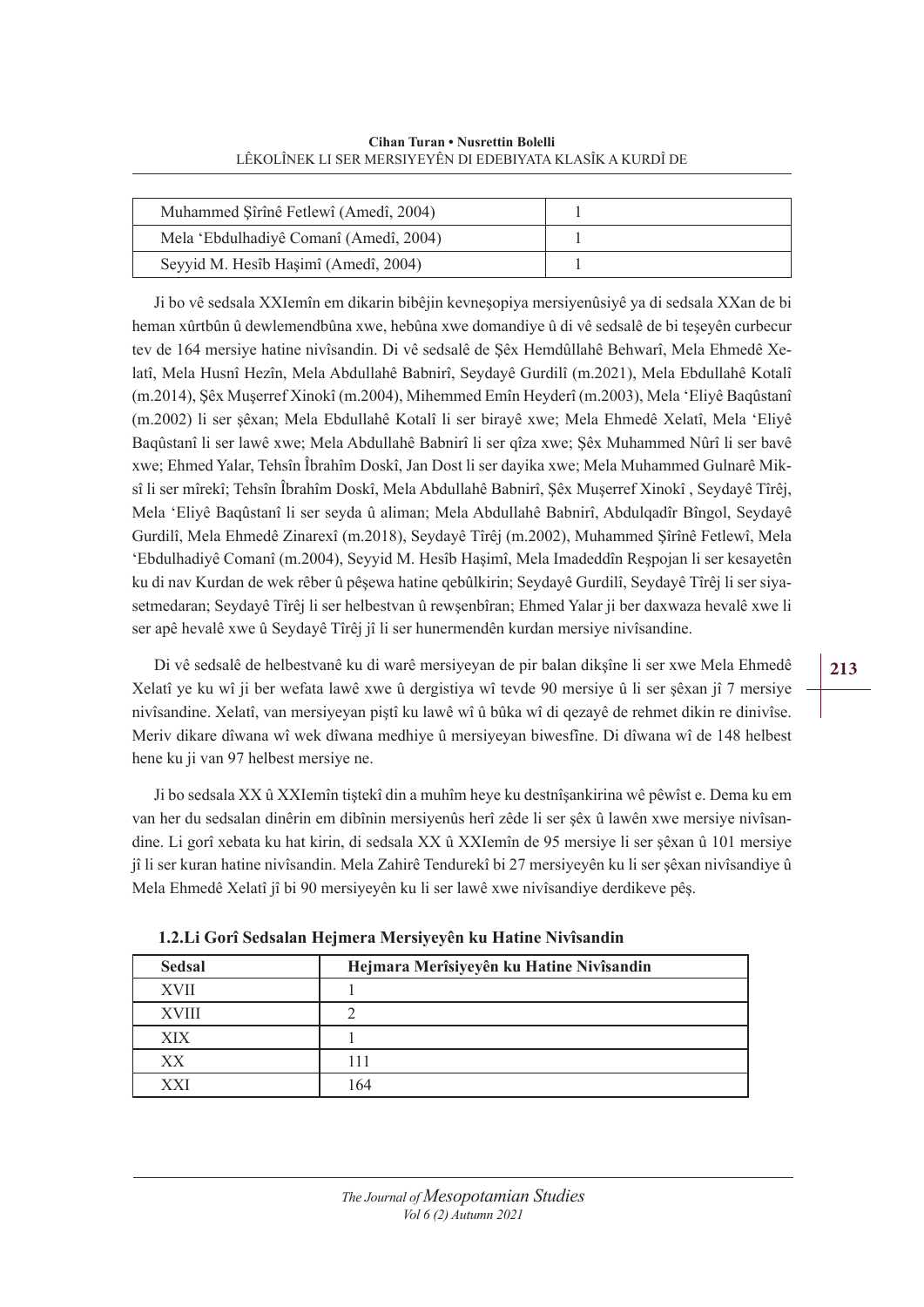# **2.Vekolîna Mersiyeyan ji Hêla Teşe û Rûxsarê ve**

## **2.1. Mersiye ji Hêla Şiklên Nezmê ve**

Di çarçoveya xebatê de 160 mersiye ji hêla teşe û rûxsarê ve hatin nirxandin û hat tespîtkirin ku ji van 160 mersiyeyan; 61 mersiye bi teşeya qesîdeyê, 7 mersiye bi teşeya xezelê, 35 mersiye bi teşeya murabbe'ê, 21 mersiye bi teşeya muxemmesê, mersiyeyek bi teşeya texmîsê, 24 mersiye bi teşeya mesnewiyê, 5 mersiye bi teşeya tercîî bendê, mersiyeyek bi teşeya terkîb bendê, 2 mersiye bi teşeya museddesê/şeşriste, mersiyeyek bi teşeya muselselê, 2 mersiye jî bi teşeya Terkîb-Tercî'a Murebbe' û Muserra hatine nivîsandin.



#### Rêjeya Cureyên Helbestan

## **Grafîk 1: Grafîka ku rêjeya cureyên helbestan nîşan dide**

## **2.2.Taybetiyên Rûxsarî**

## **2.2.1.Wezn**

**214**

Di 160 mersiyeyên ku teşeyên wan ên nezmê cûr bi cûr in de tevde 8 cure behr hatine bikaranîn û mersiye bi 18 qalibên erûzê hatine nivîsîn.

 Behra ku di 160 mersiyeyan de zêdetirîn hatiye bikaranîn bi dorê behra remel, hezec û recez e. Wek qalib, ya zêdetirîn hatiye bikaranîn qaliba fa ilatun / fa ilatun / fa ilatun / fa ilun a behra remelê ye ku pê 49 mersiye hatine nivîsandin; piştre mefaʿîlun / mefaʿîlun / mefaʿîlun / mefaʿîlun a behra Hezecê tê.

Em dikarin li jê re hejmara wezn û behrên ku pê 160 mersiye hatine nivîsandine wisa bi rêz bikin: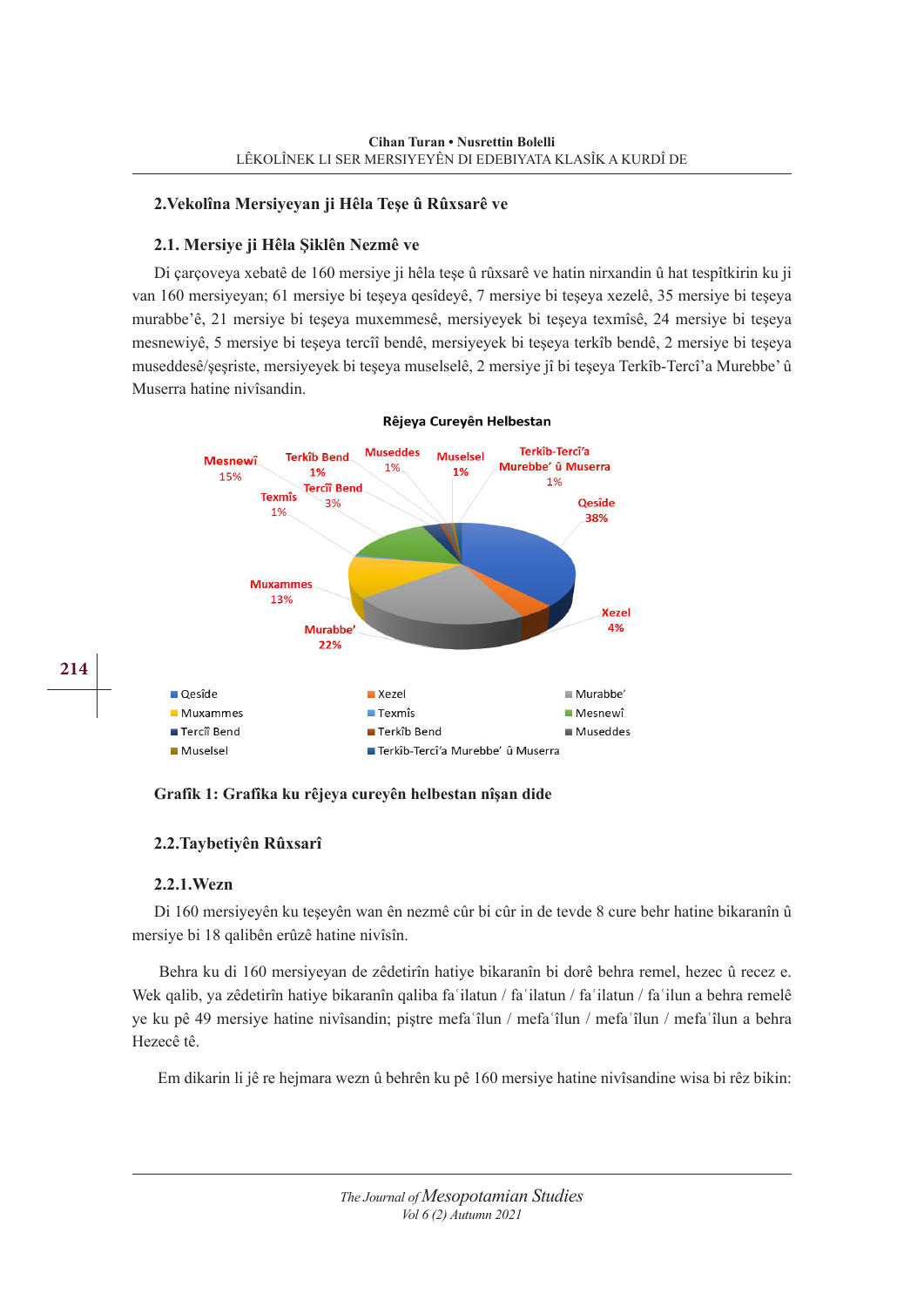| <b>Behrên Helbestan</b>                         | <b>Hejmara Helbestan</b> |  |
|-------------------------------------------------|--------------------------|--|
| 1. Behra Recez:                                 |                          |  |
| Mustef'ilun Mustef'ilun Mustef'ilun Mustef'ilun | 14                       |  |
| Mustef'ilatun Mustef''ilatun                    | 6                        |  |
| Mustef'ilun Mustef'ilun                         | 13                       |  |
| 2. Behra Hezec:                                 |                          |  |
| Mefa'îlun Mefa'îlun Mefa'îlun Mefa'îlun         | 32                       |  |
| Mefa'îlun Mefa'îlun Fe'ûlun                     | 7                        |  |
| Mefa'îlun Mefa'îlun                             | 7                        |  |
| Mef'ûlu Mefa'îlu Mefa'îlu Fe'ûlun               | 2                        |  |
| Mefa'îlun Mefa'îlun Mefa'îlun Fe'ûlun           | 4                        |  |
| <b>3. Behra Remel</b>                           |                          |  |
| Fa'ilatun Fa'ilatun Fa'ilatun Fa'ilatun         | 10                       |  |
| Fa'ilatun Fa'ilatun Fa'ilatun Fa'ilun           | 49                       |  |
| Fe'ilatun Fe'ilatun Fe'ilatun Fe'ilun           | $\mathfrak{D}$           |  |
| Fa'ilatun Fa'ilatun Fa'ilun                     | 2                        |  |
| Fa'ilatun Fa'ilatun                             | 1                        |  |
| 4. Behra Muteqarib                              |                          |  |
| Feûlun Feûlun Feûlun Feûl                       | 3                        |  |
| <b>5.Behra Munserih</b>                         |                          |  |
| Mustef'ilun Fe'ûlun Mustef'ilun Fe'ûlun         | 1                        |  |
| 6. Behra Besît                                  |                          |  |
| Mustef'ilun Fa'ilun Mustef'ilun Fa'ilun         | 1                        |  |
| 7. Behrê Muzari'                                |                          |  |
| Mef'ûlu Mefa'ilun Fe'ûlun                       | 3                        |  |
| <b>8. Behra Muctes:</b>                         |                          |  |
| Mef'ûlu Fa'ilatun Mef'ûlu Fa'ilatun             | 3                        |  |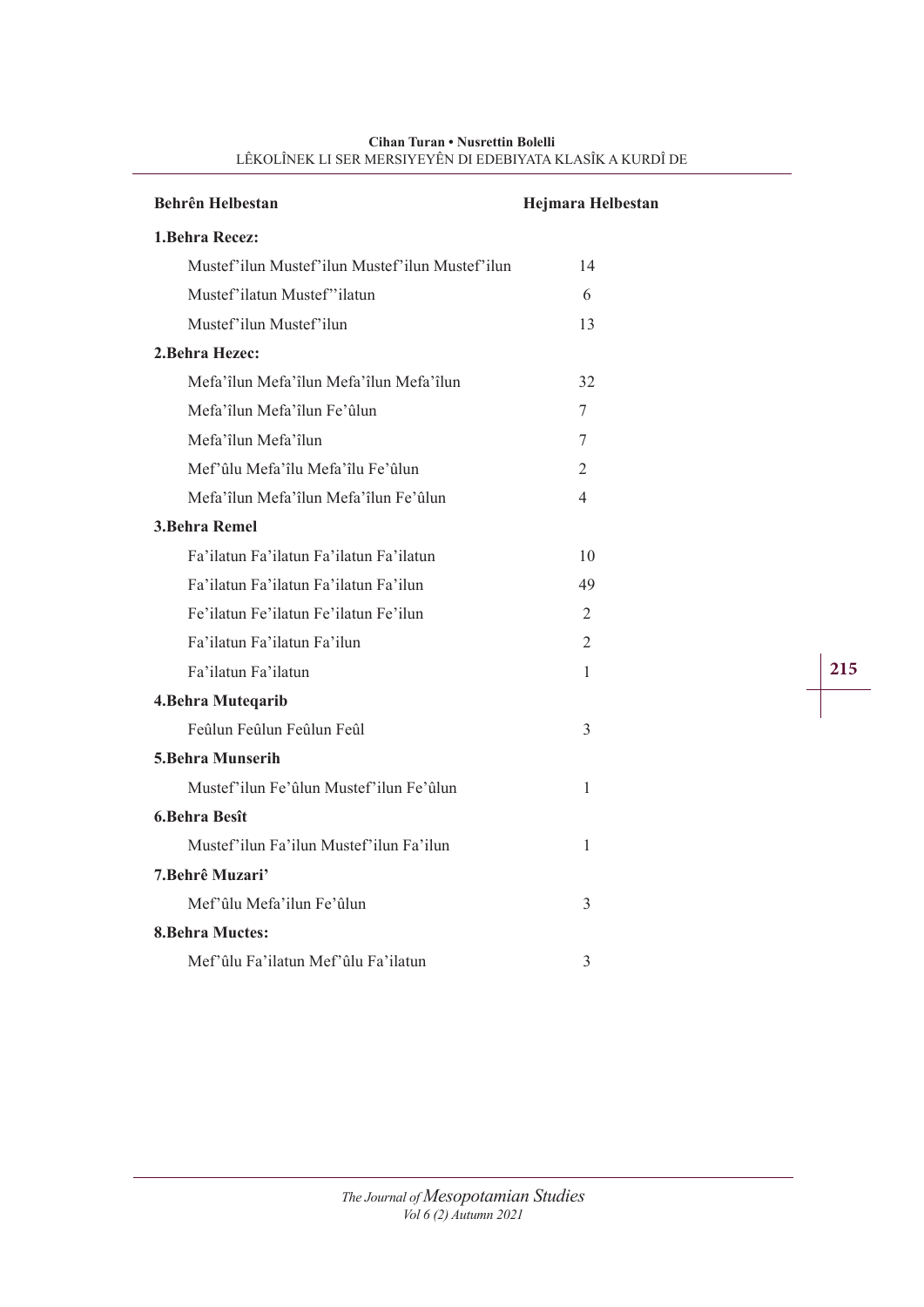

**Grafîk 2: Grafîka ku rêjeya behrên erûzê nîşan dide**

# **3.Taybetiyên Mersiyeyê ji Hêla Naverokê ve**

Me di beşa berî vê de ji hêla teşeyên nezmê ve mersiyeyên ku di edebiya klasîk a kurdiya kurmancî de hatine nivîsandin nirxandin. Em ê di vê beşê de jî ji hêla naverokê ve mersiyeyên ku hatine berhevkirin, binirxînin.

Mersiyeyên ku di edebiyata klasîk a kurdî de hatine nivîsandin, di nav xwe de bi gelemperî beşên mîna; fanîbûn û zalimbûna dunyayê, sîtema ku ji felekê re tê nîşandan, şîngirtin, pesindayîn, kirina duayan, daxwazkirina sebrê û temenniyan dihewînin. Em ê li jê rê yek bi yek van beşan binirxînin.

# **3.1. Mirin**

Dema ku nas û hezkiriyên însanekî dimirin, êş û elema fîraqa wî kesê mirî zor û zehmetiyeke dijwar dide însên û wî gelek zêde mehzûn dike ku ji ber vê yekê tebatî nayê meriv. Lewra êş û elema mirinê tehl e û gelek zêde bi zehmet e. Ji ber vê yekê di vê pêvajoyê de cîhana êş û elemê ya însên dide pêşiya cîhana reng û xweşiyê ya însên (Breton, 2019:19) û dibe sedema kişandina êş û elemê.

Di mersiyeyên kurdî de mirin geh dibe sedema kişandina êş û eleman, geh dibe deriyê wesletê, geh dibe xala dawîbûna derd û kûl û eleman û geh jî dibe wasitaya qebûlkirina barê giran a mirinê.

Di vê malika jêr de mirin dibe sedem ku mersiyenûs êş û elemê bikşîne û tehma zor û zehmet, tehl û nexweşbûna mirinê mêze bike.

*Wa hestera tehl e mirin tekye dîwan ma bê mezin Ji qelbê hezîn dernakevin ji kî bikin şikayetê* (Xelatî, ?:221)5

<sup>5</sup> Li gorî beyanata Mele Ehmed, ji vê berhemê tevde 150 nusxe hatine çapkirin, lê belê li ser kitêba ku hatiye çapkirin ne navê çapxaneyê ne dîroka çapkirinê û ne jî bajara ku lê hatiye çapkirin nehatiye diyarkirin.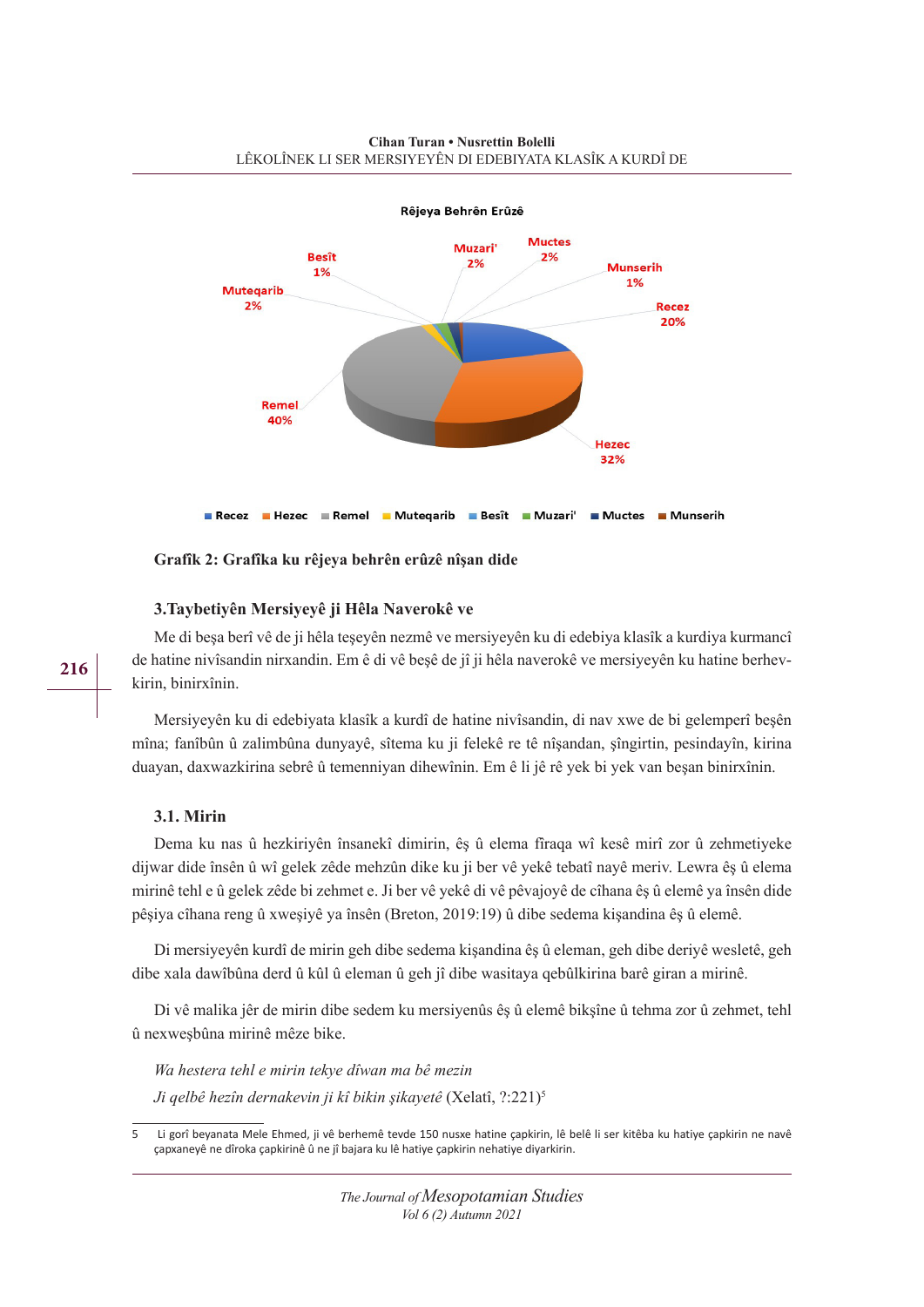Di vê çarîna jêr de jî ji ber êş û elema ku ji ber mirinê tê kişandin mersiyenûs gazin û giliyan ji mirinê bi xwe dike û bêçaretiya xwe ya li hember wê tîne zimên.

*Ahîn ji destê mirinê, Fayde nake ji gotinê 'Umir kin e di vê dinê, Kanî reîsê ummetê* (Baqûstanî, 2017:95)

Mersiyenûs ji ber êş û elema ku dikşînin car car êdî nema îdare dikin û tebat nayê wan û ji bo dawîbûna vê êş û elemê daxwaza mirinê ji Rebbê xwe dikin.

*Heta mirinê ji bîr nakim Xuda derdê ciger zor e Şifa nabim xilas nabim me êş sîroz û qanser e* (Xelatî, ?:113)

Piştî êş û elema ku ji ber mirinê tê kişandin û daxwazkirina mirinê re, vê carê jî mirin xwe bi xwediyê mersiyeyê dide qebûlkirin.

*Xweş tu bawer be bira her kes li ber roja xwe ye Ku çi qasî em bijîn dawî mirin para me ye* (Tîrêj, 2014:369)

Di hinek mersiyeyên kurdî de em dibînin şa'ir formateke nû li mirinê bar dike û ji bo wesleta li Rebbê xwe mirinê teleb dike.

*Min ji îqbala xwo ew ro kirye gazinde û şekat Xwoşîyek min jê nedîte çend min kir bît û xebat Talibim wesl û riza te bessin ev 'emir û heyat Paşî mirinê serferaz bim ehlê îslah û reşad* (Nalbend, ?:3)6

## **3.2. Şîn-Girîn**

Beşa herî muhîm a mersiyeyan şîn û girîn e. Lewra mersiyenûs rêyeke ku ew tê de karibe bimeşe, derd û kûlên xwe yên ji ber mirinê lê bireşîne digere da ku ew karibe li wê derê derd û kulê xwe bîne zimên ku ew rê û war mersiye bi xwe ye. Dema ku mersiyenûs helbesta xwe dinivîsîne; êş û elama ku dikşîne tîne zimên, vê yekê li derdorê dide hesandin û ji ber vê yekê şînê digre û dest bi girî û nalînê dike ku di mersiyeyan de carcar tê dîtin bes ne şa'ir tenê bi heman awayî temamê alem û tabîetê jî digel mersiyenûs ji ber mirina ku pêk hatiye şînê digire. Di mersiyeyên kurdî de ji bo şîngirtinê exlebe peyvên mîna: *Ax û ax, çû, rihlet kir, dirîx, hesret, ah û enîn, feryad, fîxan, nale, feryadîres, hewar, qêrîn, heywax, zar û zar, birîn, nalîn, xezeb, fîraq, afat, bela û hwd.* tên bikaranîn. Ji 160 mersiyeyên ku hatine nivîsandin bend an jî beytên ewil ên 96 mersiyeyan bi şînê, êş û elema fîraqê û şîngirêdanê dest pê dikin.

Şair dema ku bi rastî û heqîqeta mirinê re rû bi rû dimîne dest bi ah û fîxanê, nalenalê, feryad û fîxanê dike:

<sup>6</sup> Ev berhema bi navê "*Baxê Kurda, Dîwana Mela Ehmedê Muxlus Kurê Emînê Nalbendê Bamernî*" ya ku ji teref Tehsîn Îbrahîm Doskî ve tê amadekirin hêj nehatiye çapkirin.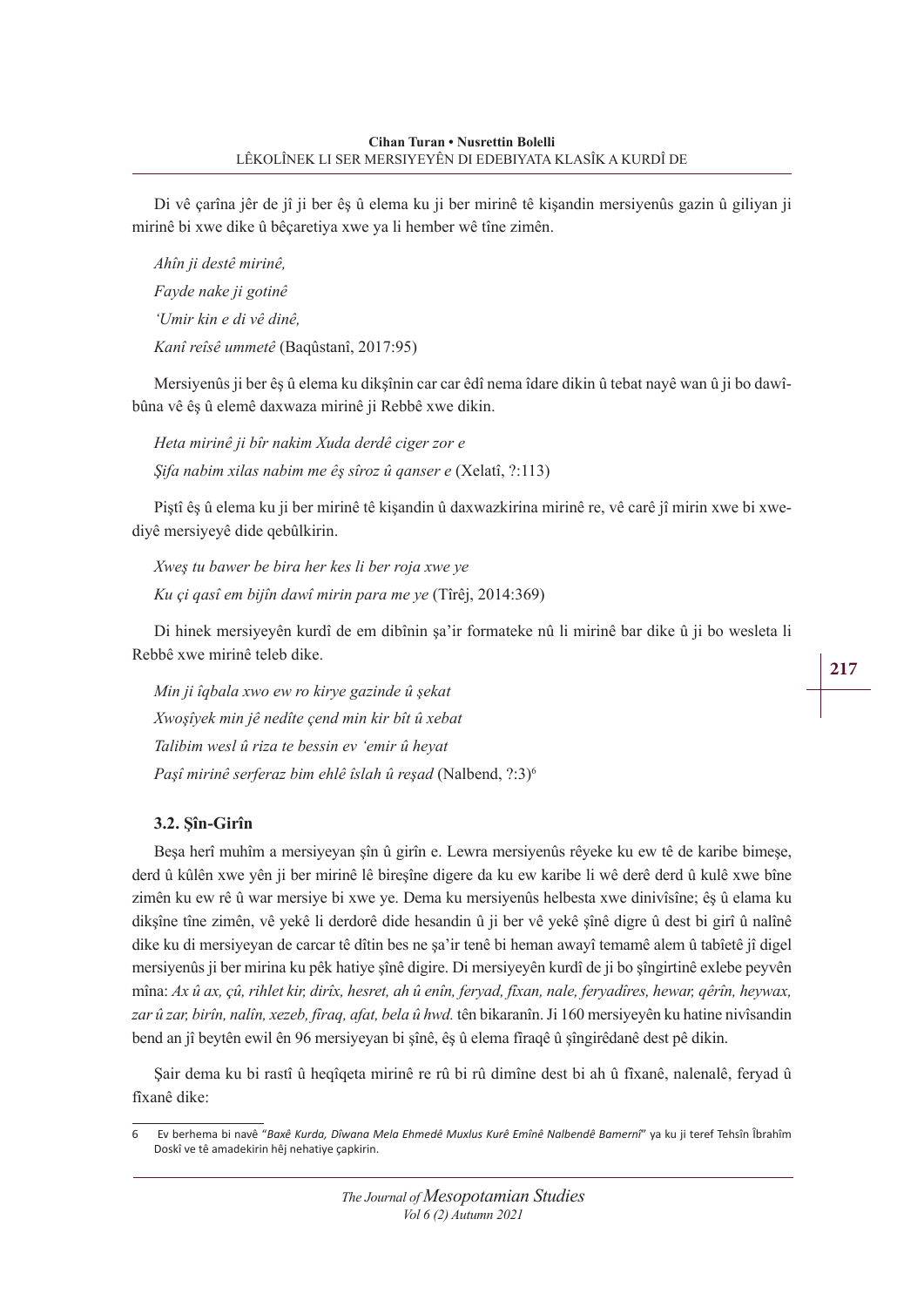*Ez im tahî birînkûr im di nêv mecrayê van wadan*

*Li min rabû çemê êş û elem ez qetr û her cadan*

*Bi ahem xûn derûn dertê ji nêv ehşaʾ û ekbadan*

*Bi heyran bim werîn bêjin gelî wildan û şehzadan* (Karak, 2020:264)

Barê fîraq, êş û elema mirinê ji şa'irî re ew qas giran tê ku ew destnîşan dike temamê mislimanan, ins û cinan, tiştên jîndar an nejîndar ji ber vê mirinê mehzûn dibin:

*Hicra ewî şemsa felek mehzûn kirî ins û melek Êşa fûʾad medxa ʿelek ser deftera ehlê dila* (Karak, 2020:267)

## **3.3. Pesindayîn**

Di mersiyeyan de beşeke din a ku derdikeve pêş dayîna pesnê kesê mirî ye ku dema ku ev pesindayîn tê kirin ji hûnerên edebî gelek zêde sûd tê wergirtin û bi van hûneran ew kesê ku mirîye ger alim be, pesnê wî di warê ilmê de ger rêber be, pesnê wî di warê jêhatîbûn û kêrhatîbûnê de û ger endamekî malbatê bi xwe be, pesnê wî yê di nav malê de tê dayîn û qala qencî û başiyên wî kesî tê kirin.

Dema ku em li mersiyeyên li ber destên xwe mêze dikin em dibînin ku di bend an jî beytên ewil ên 18 mersiyeyan de, mersiye bi pesindayîna kesê mirî dest pê dike. Divê bê gotin ku di mersiyeyên kurdî de bi peyvên mîna: *Canfida, Şîrîna Ferhad, Zîna Botan, şêrîn, şehbaz, hebîb, dilrûba, rimbaz, çeşmê şehla, esed, mislê Xalid, meş'ela, xawer, şemsa munîr, şêxê cihan, cewher, serwer, ehlê suhbet, şemsa dinê û hwd*. pesnê kesê mirî hatiye dayîn.

Ger kesê mirî, mîr an jî axa be wê demê di warê îdarevantî, şervantî û mêrantiya wî de pesnê wî tê dayîn:

*Romê dema 'esker dikir Bê hedd û bê defter dikir Mîr leşkerê wan ker dikir Kanê Cihangêrê Cihan* (Dêreşî, 2012:95) *Axê me Haco ê dilovan, Xemxwarê feqîr û jarên Kurdan* (Temo, 2019:770)

Kesê ku mersiye li ser wî hatiye nivîsandin ger kesekî ku di nav kurdan wek rêber û pêşewayekî hatibe qebûlkirin be wê demê qala fazîlet, qencî û başiyên wî tên kirin û dû re di warê fedakarîyê de pesnê wî tê dayîn. Di çarîneya jêr de pesnê Şêx Seîd û di pêncîneyê de jî pesnê Seîdê Kurdî de tê dayîn.

*Wa şehîdê meyî Palo*

*Dîsa rehber be delalo Milletê te mane halo Were pêş'ya musulmana* (Zinarexî, 2018:104)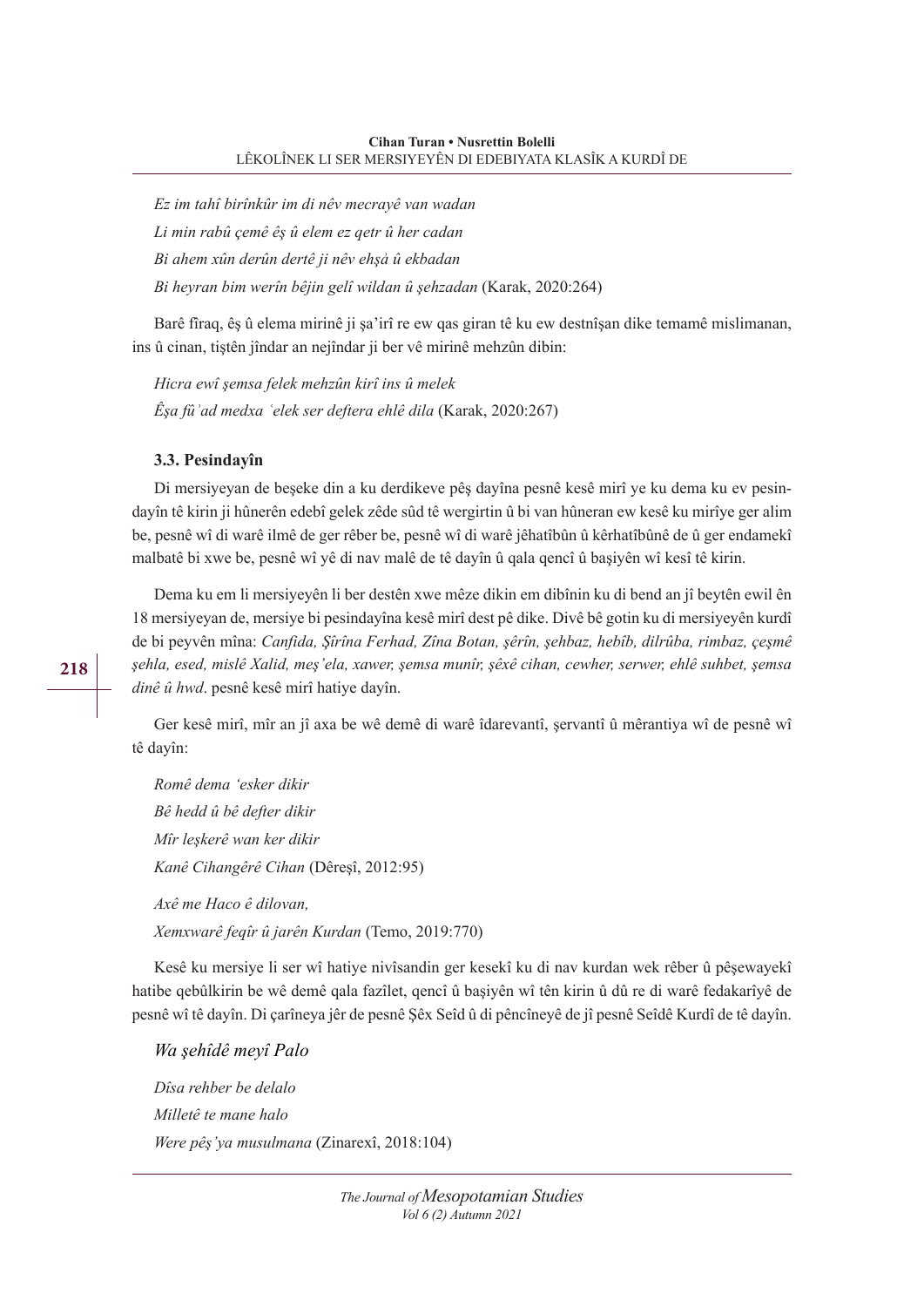# *Canfida bû qehreman bû, dest bi şûrê ilmê dîn,*

*Nur dixwend û Nur dirêt û her zaman û an û hîn. Ger bixwazî wî binasî, wer Risalên wî bibîn. Beyreqa ko wî hilanî jibo vî dînê mubîn. Me çiqa pirsî û seh kir vê demê kes dî nebî*. (Bingol, 2008:165)

Eger mersiye li ser kesekî ehlê ilm û tesewûfê hatibe nivîsandin, wê demê pesindayîn bi peyvên ku bi ilm û tesewûfê re girêdayîne tên kirin:

# *Heyat û raheta dil bû di nav sahib dilan gul bû Di zikrê heq de bulbul bû gelo kan Hezretî Sanî* (Hezroyî, 2012:180)

Di kurdî de gelek mersiyeyên ku li ser şehadeta Hz. Huseyîn hatine nivîsandin hene ku dema di van mersiyeyan de pesnê Hz. Huseyîn tê dayîn navê wî bi Hz. Muhammed, Hz. Alî, Hz. Fatima û Hz. Hesen re tê zikirin ku ev yek ji bo nîşandana qedr û qiymeta Hz. Huseyîn tê kirin.

*Rewneqê fushetserayê Mustefa yî ya Huseyn Werdê der gulşennewayê dilkula yî ya Huseyn (Demir, 2019:174)*

# **3.4. Sîtema ji Felekê re**

Ji berê ve dema ku di nav civakê de tiştekî nebaş an jî kovandar û elemnak pêk tê însan felekê wek berpirs û mesûldarê vî tiştê ku pêk hatiye dibînin û gazinan jê dikin. Ev yek wek adetekê di nava civakê de cihê xwe girtiye û hêj berdewam dike.

Derheqê hêmana felekê ya ku dikeve nav hêmanên alema kozmîkê de gelek nirxandin hatine kirin û gelek mane lê hatine barkirin ku yek ji wan jî ji teref Îskender Pala ve hatiye kirin. Pala derheqê vê hêmana felekê de ku şa'ir wê wek mesûlê mirinê dibînin, nirxandineke wisa dike:

"*Li gorî baweriya ku çavkaniya wê pergala Batlamyos e; dunya navenda kaînatê ye û 9 felek dunyayê dorpêç kirine. Bi dorê rêza van gerstêrk/seyyareyan wisa ye: Heyv, Utarîd, Zuhre, Tav, Merih, Muşterî û Zuhal e. Di feleka heştemîn de burc û stêrkên sabît ên ku naleqin hene. Di feleka nehemîn de feleka atlas heye ku ev felek a herî mezin û bilind e û temamê felekan dorpêç dike. Dema ku ev felek dizîvire zext li wan felekên din jî dike da ku digel wî bi aliyê ku ew dizivire ve bizivirin. Bi gotineke din ew, wanan ji vê yekê re mecbûr dihêle. Ji ber vê yekê ew felekên ku berawajiya îstîqameta xwe dizivirin tesîr li ser talîh, refah, bext, kêfxweşî û şadiya însanan dikin. Sedema gazin û giliyên însanan a ji felekê ev e. Ji ber ku piştî feleka nehemîn ilmê Xweda dest pê dike, însan gazin û giliyên xwe li vê felekê dikin û wê wek mesûla qedera xwe dibînin»* (Pala, 2014:149)*.*

 Dema ku em li mersiyeyên kurdî dinêrin em dibînin ku şa'ir felekê wek mesûlê mirina ku pêk hatiye dibînin û jê gazinan dikin.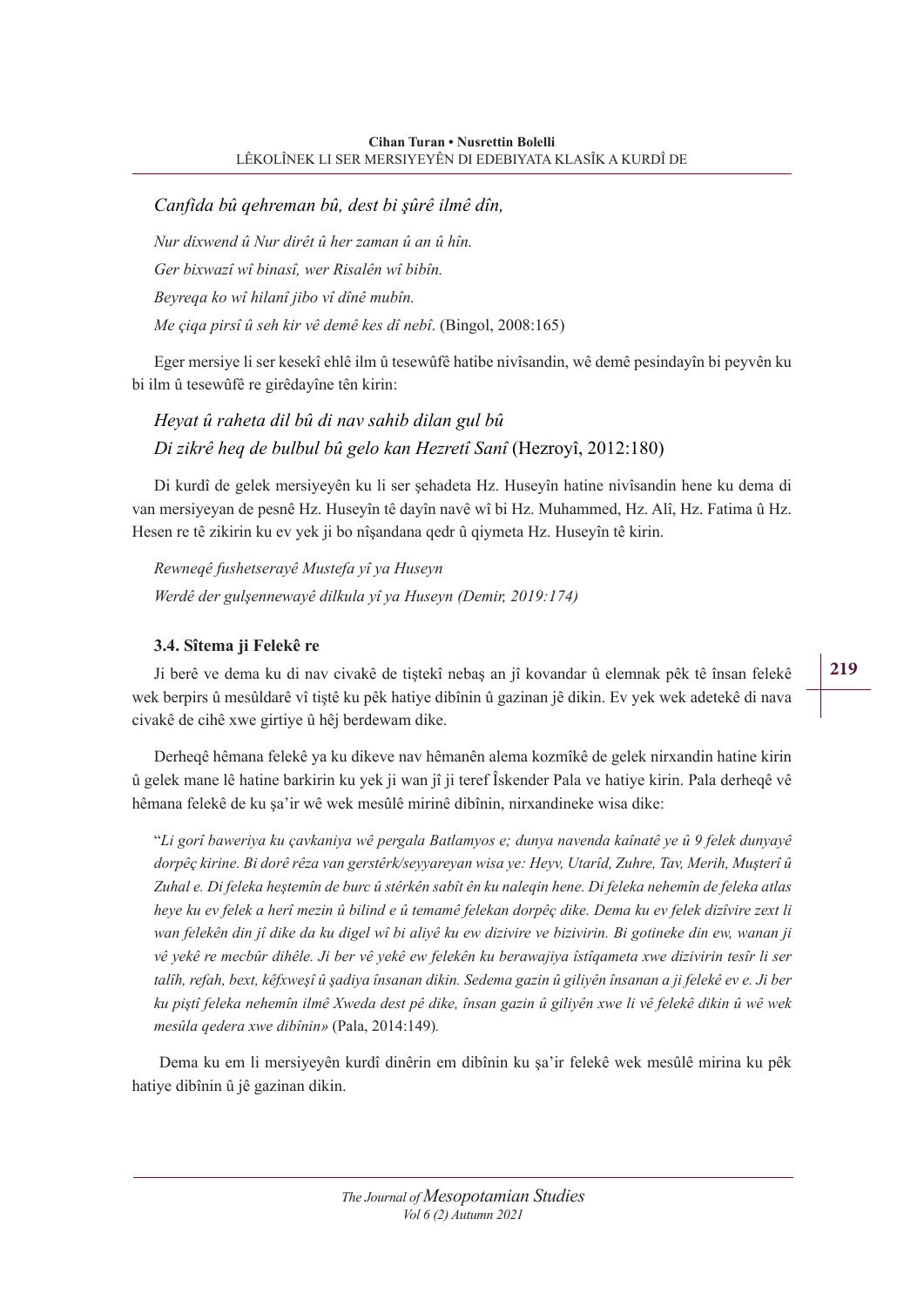*Felek mala te nava sed hezar car Te em hiştin hejar û dilbirîndar Ka Berzanî kawayê Kurd û serdar Felek nîne li te bextê te li tu insan* (Bedewî, 2013:176)

Di mersiyeyên kurdî yên li ber destê me de ev peyv û wesf ji bo felekê tên bikaranîn û bertek jê re tê nîşandan: *Xayîn, bêsoz, bêbext ,neyar, zalim, kor, xurt û zor, xiyanet, kîndar, bêwefa, rûsiya, mala te ne ava, feleka wêran, har, xeddar, bêminwet, bêîtîbar, bêwicdan, bêdîn û hwd.*

## **3.5. Dunya-Axiret**

Di bin vê beşê de ji bo peyvên dunya û axretê em dikarin bibêjin ku di mersiyeyan de dunya geh warê xweşî û bextewariyê ye û geh jî cihê kişandina êş û eleman e. Lê her çiqas mirin ji şa'irî re tehl were jî ew dizane ku ev dunya fanî ye û ew ê jî rojekê bimire û biçe axretê ku ew vê baweriya xwe jî ji dînê Îslamê werdigre û axretê wek warê wesletê dibîne. Di mersiyeyan de bi gelemperî ji bo dunya û axretê ev peyv hatine bikaranîn: *Fanî, denî, behrê xem, qirêj, warê êş û eleman, ne hêja û biteqreq, 'alem, milk, bax, 'uqba, baqî, dar'ul-beqa û hwd.*

Dema ku em li mersiyeyên kurdî dinêrin em di hinek cihan de dibînin ku dunya li ber çavê şa'ir şêrîn û xweş e; lê belê bi mirina ku pêk tê dunya li ber çavên wî reş dibe.

*Evê dinya xweş û şêrîn bi çavê min çiqas reş bû Çikim ba zîv û zêr û mal di piştî şahê Zîlanî* (Yetiz, 2012:201)

Di mersiyeyan de tê dîtin ku mersiyenûs piştî kişandina êş û elama ji ber mirina kesê li ber dilê wî şêrîn e, vêcarê bi hebûna heqîqeta mirinê dihese û diyar dike ku ji mirinê rev tune ye û ew ê rojekê derkeve pêşiya wî bi xwe jî.

*Çi qasî tu li dinyayê bimînî*

*Tu dê mirnê bi çavên xwe bibînî* (Tîrêj, 2014:144)

Ji ber êş û elama ku têt kişandin şa'ir dike nale nal, feryad û fîxan û dû re balan dikşîne li ser derbasdarbûyîn û fanîbûna dinyayê.

*Te bighînin heya mala te ya heq Ji vê dinya ne hêja û biteqreq* (Tîrêj, 2014:144)

Mersiyenûs piştî van qonaxên ku me qala wan kir re vêcarê hêmana axretê derdixe pêş û axretê wek wargeha hatina ba hev a digel kesê ku wefat kiriye diwesfîne û lavayî ji Xwedê dike da ku wî bigihîne wî kesê ku wefat kiriye.

*Eger çi dîtina te ma keser bo me- erdayê Xweda mehrûm neke-j wê qencîyê tu vî ricakarî* (Doskî)7

7 Nusxeya vê mersiyê wek dosyaya wordê ji Tehsîn Îbrahîm Doskî hat girtin.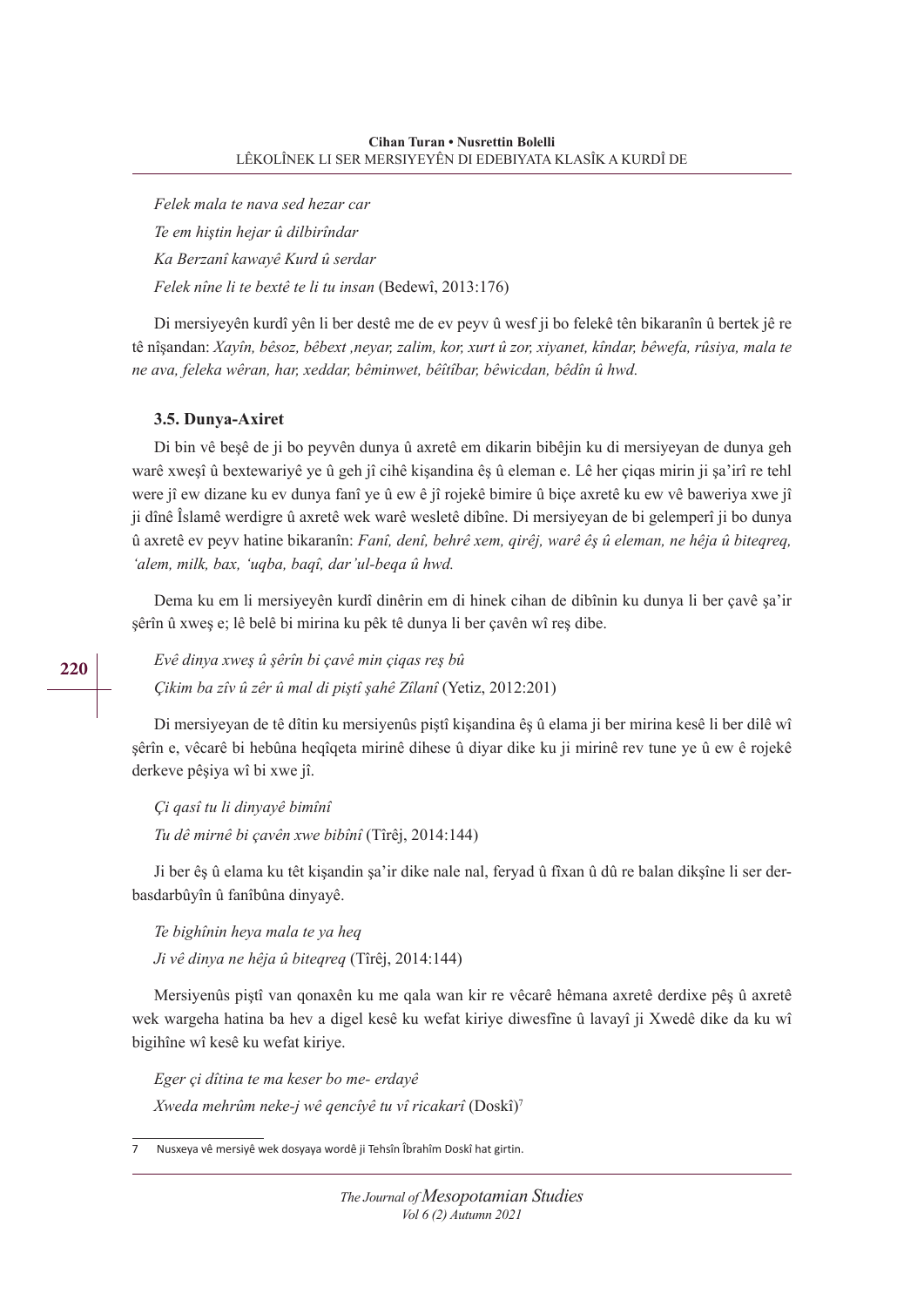## **3.6. Sebir**

Şa›ir di mersiyeyên xwe de ji ber êş û elem û fîraqê him xwe tesellî dike û him jî kesên li derdora xwe. Ev têgeha bi navê sebir hema hema di temamê mersiyeyên kurdî de cihê xwe girtine û ew ji şa'irî re bûne wargeha bêhnvedan, tesellî û taqatê. Dema ku sebir tê xwestin peyvên mîna *bike, bide, hêvî* tên bikaranîn.

Di mersiyeyên kurdî sebir bi form û şiklên cuda xwe nîşan didin ku em ê di vê beşê de digel mînakan li ser van birawestin.

Mersiyenûs ji ber êşa ku tê kişandin ji Xwedayê ku pê îman aniye sebrê daxwaz dike da ku ew li ber vê êş û elemê bibe xwedî taqet û sebir bike.

*Ger şêstî umur kim û bimînim li heyatê Bêjim ji eswel da kul û derdê di sebatê Nabit ku xelas bin ji ewel ta sekeratê Hêvî ji Xweda min bide sebr û qene'atê Minet ji Xwedê ra ku ji bo min hewes î* (Zinar, 1991:264)

Di hinek mersiyeyên kurdî de piştî sebirkirin an jî sebirnekirinê şair ji qedera xwe re teslîm dibe û bes qezenckirina riza Xwedê teleb dike.

*Hîkmeta wî kes nizanît çare teslîm û riza Keyf û xem xoşî û nexoşî pêkve nabin hemqerîn* (Nalbend, ?:28)

# **3.7. Dua-Temennî**

Beşa duayê di temamê mersiyayan de beşeke muhîm û taybet e. Mersiyenûs di vê beşê de ji bo kesê mirî rehmetê teleb dike û ji Rebbê aleman daxwaz û temennî dike ku wî bike cennetê. Her wisa di vê beşê de dua tê kirin da ku sebrê bide wî bi xwe û ehlê kesê mirî. Mersiyenûs di vê beşa duayê de bi daxwaz û temenniyên cuda cuda derdikeve pêşiya me.

Ji formên duayê ya ku ewil derdikeve pêşiya me û ji teref mersiyenûsan ve gelek zêde tê bikaranîn daxwaza rehmê ji Xwedê ye. Mersiyenûs bi lavayiyan ji Rebbê xwe daxwaz dike ku ew, rehma xwe li ser kesê mirî bibarîne û wî efû bike.

*Dikin hîvî ji te îlahî Rehmet bide li rûhe bahî 'Efû bike birayê Dahî Dahiyê bi nal û derd û zara* (Bedewî, 2012:233)

Mersiyenûs dema vê yekê dike efûkirina xwe jî ji Xweda teleb û hêvî dike.

*Ilahî 'efû ke min û da û bab Di heşrî hilîne li ser min hisab* (Turğut, 2019:223)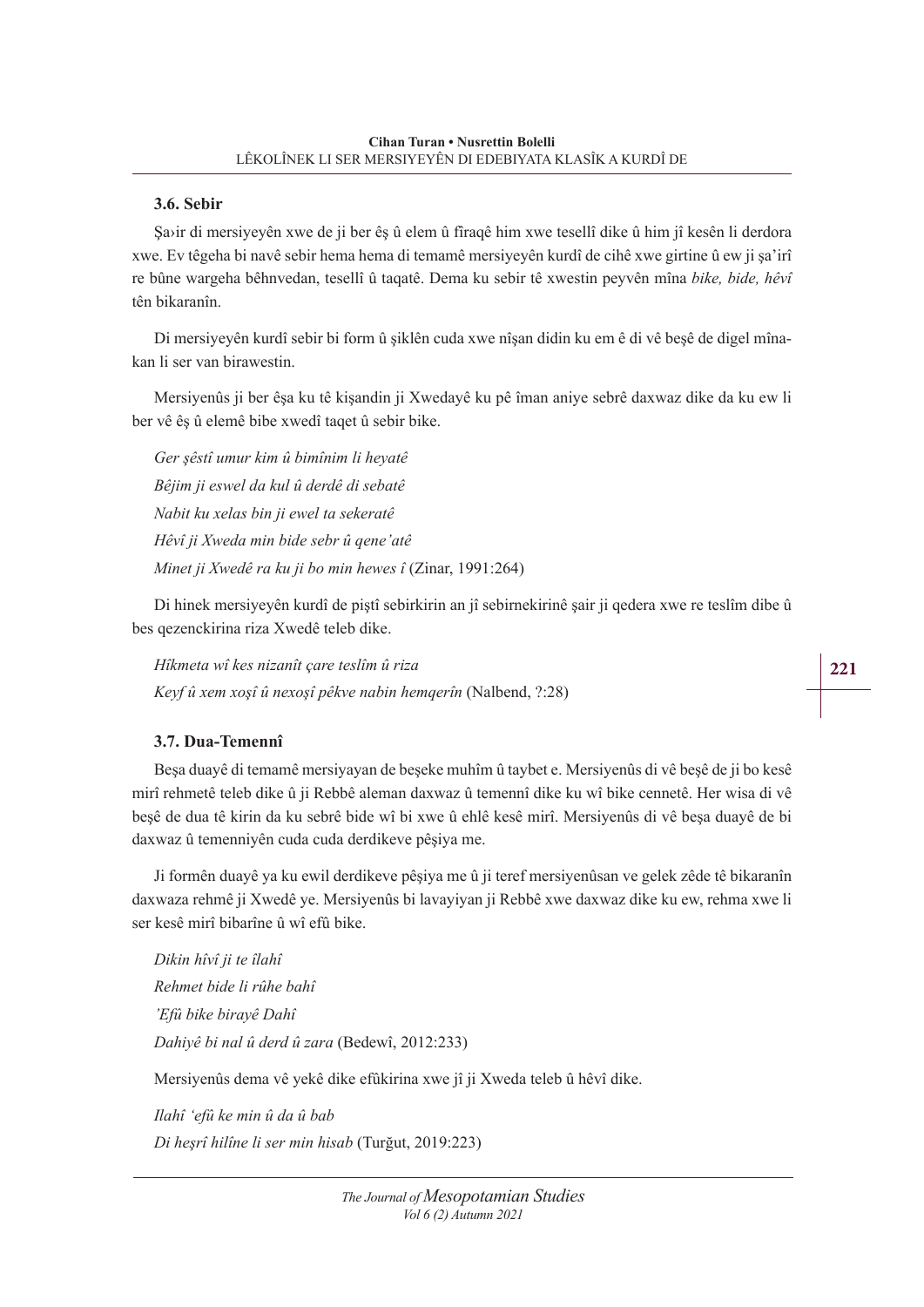Mersiyenûs bi duayên ku dike, ji Rebbê xwe ji bo kesê mirî daxwaz dike ku qebra wî bi nûrê tije bibe, bibe bexçeyek ji bexçeyên cennetê û fireh û geş bibe.

*Seyda rabû hicir kir berê xwe da axretê Seyda wacib eda kir Xuda lê kir rehmetê Qebra Seyda fire bî wekî Rewda Cennetê Soz û ehdek mezin bî tu car nakim ji balê* (Çetîn, 2019:168)

Formateke din a duayên ku ji bo kesê mirî tê kirin daxwazkirina têketina cennetê ye. Şa'ir bi duayên ku dike daxwaz dike ku ew biçe cennetê, têkeve nav hûriyan.

*Serde hat emrê humayûn pel ji darê weşîya Cem Xelîlullah li 'Urfayê Medîna Enbîya Rihleta qutbê cihanê huzn û şîn da her ciya Ci di nêv rewza cinan bax û bihişta hûrîya Hûn bikin hemdê Xuda vê mujdeyê xem bes revîn* (Amedî, 2004:104)

 Di berdewama hinek duayan de tê xwestin ku kesên ku mirine bibin cîranê Resûlê Xwedê û tê lavayîkirin ku Resûlê Xwedê ji bo wan bibe şefaatkar.

*Eya Rebbî dikim zarî ji zatê re eya Barî Bibî cennet evî jarî bi Nebîyê axirê zemanî* (Erzen, 2021)

Hinek gotinên ku di mersiyeyên kurdî de ji bo duayê tên bikaranîn bi vî awayî ne: *Ya reb wê texî cennetê, şa key bi lu'tf û rehmetê, salat û selamê mubarek temîz, her şa bit ev cennetmeqam, biçne cem seyda bedî' pê ra biçin cennetê, qebra Seyda fire bî wekî Rewda Cennetê ,em dikin hîvî ji te ya Reb bibe wî cennetê, bi wan re tu min jî bibî Cennetê, Bibî cennet evî jarî bi nebîyê axirê zemanî, rehmet û şefqet ji bo wan kullu yewmun fî mezîd û hwd.*

## **3.8.Nifir**

Di mersiyeyên kurdî de em dibînin ku nifir li wan kesên ku Hz. Huseyîn û ehlê wî qetil kirine û li wan kesên ku ji qatilên wî re bûne alîkar tê kirin. Di warê nifirê de mersiyeya ku herî zêde derdikeve pêş berhema bi navê *Mersiyename*'ya Mela Muhemmed Nûrî ye. Ev berhem tevde ji 679 malikan pêk tê û tê de beşeke taybet a bi navê mel'ene (le'netkirin) heye ku ev beş tevde ji 124 malikan pêk tê.

Di çend beytên *Mersiyename*'ya Mele Nûrî de; ji Şemer, Sinan, Bin Ziyad, Bin 'Umer, Yezîd û ji kesên ku ji van kesan re bûne terefdar re wisa le'net tê xwendin:

*Idî le'netî ser Şemer hem Sinan Çewan wan şehîdkir Imami cuwan* (Turğut, 2019:205) *Li ser Bin Ziyad le'neta Zulcelal*

*Çewan wî şehîd kir Huseyni delal* (Turğut, 2019:209)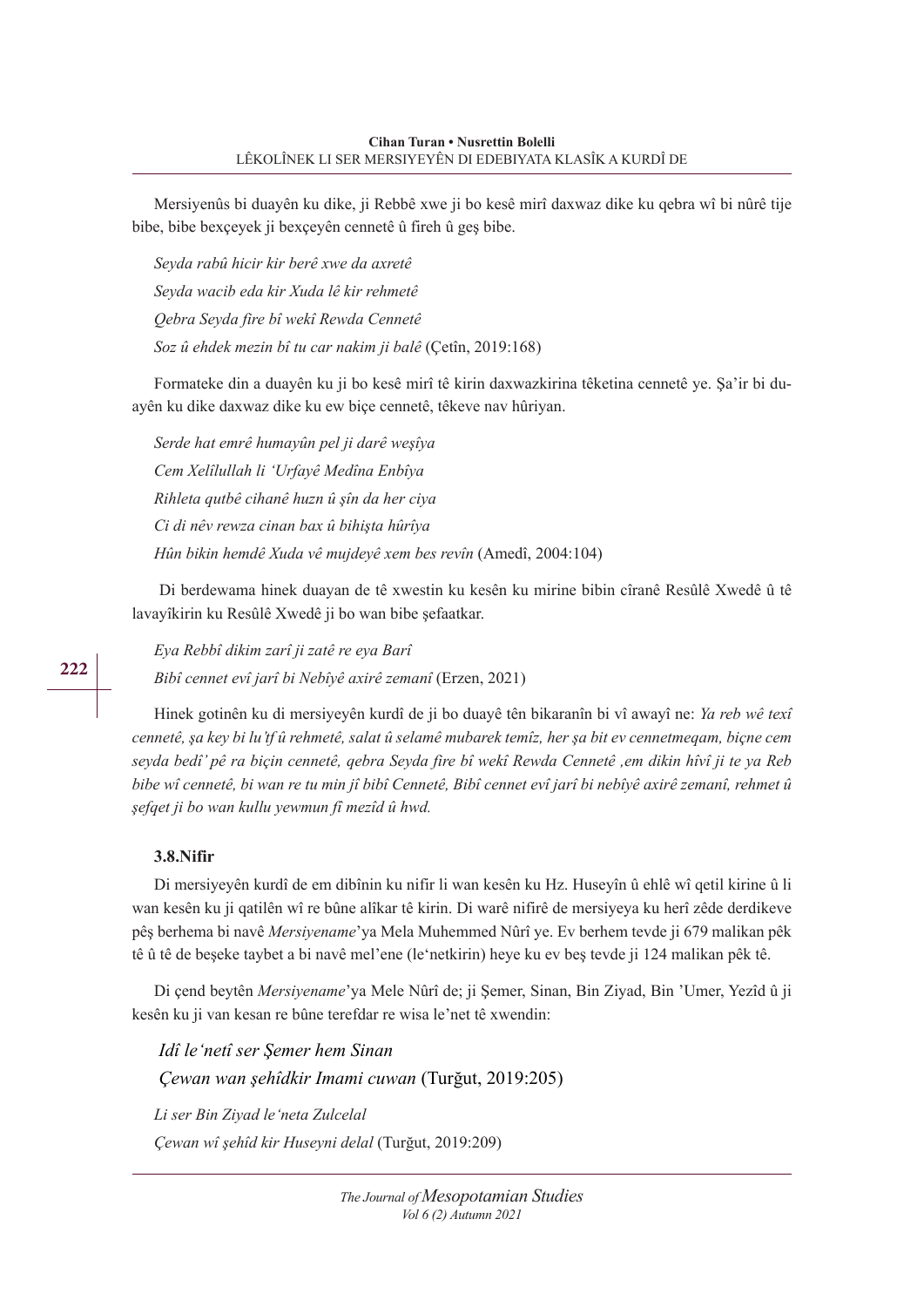Di warê le'netanînê de mala Aktepiyan jî bi mersiyeyên xwe derdikevin pêş. Şêx ‹Ebdurrehman Aktepî û Şêx Mihemed Kerbelayî di mersiyeyên xwe de wisa le'netê ji kesên qatil re dixwînin:

*Huseyn xonçeyê baxê Alê 'Eba Şehîd kir ewî le'netî rû sîya* (Amedî, 2016:280)  *Sed hezar l'anet dibêjin ser Yezîd û tabi'an Behrê wan mezlûmê meqtûlanê xakê Kerbela* (Kerbelayî, 1992:23)

#### **Encam**

Ger Teyran û Cizîrî hevdemên hev bên qebûlkirin û ger mersiyeya bi navê *Îro Girya Me Tê* ji teref Teyran ve li ser Cizîrî hatibe nivîsandin wê demê em dikarin bibêjin ku mersiyeya ewil a bi kurdiya kurmancî di sedsala XVIIan de bi gotineke din di sala 1640î de hatiye nivîsandin û kevnoşopiya mersiyeyê ya di edebiyata kurdiya kurmancî ya klasîk de bi vê helbestê dest pê kiriye.

Kevneşopiya mersiyeyê her çi qas di sedsalên XVII, XVIII û XIXan de lawaz be û di vî warî de gelek mersiye nehatibin nivîsandin jî em dibînin ku di sedsalên XX û XXIemîn de ev kevneşopîya mersiyeyê gihaştiye lûtkeya xwe. Di encama lêkolînê de tevde 279 mersiyeyên ku bi kurdiya kurmancî hatine nivîsandin, hatin berhevkirin û hat tespîtkirin ku di sedsala XVIIemîn de 1 mersiye, di sedsala XVIIIemîn de 2 mersiye, di sedsala XIXan de 1 mersiye, di sedsala XXemîn de 111 mersiye û di sedsala XXIemîn de jî 164 mersiye hatine nivîsandin. Weke ku ji hejmara mersiyeyên ku hatine nivîsandin jî tê fêmkirin qernên herî zêde yên ku tê de mersiye hatine nivîsandin sedsalên XX û XXIemîn in û di warî de pêşîvan Mela Ehmedê Xelatî(97 mersiye) û Mela Zahirê Tendurekî(27 mersiye) ye.

Hat tespîtkirin, di sedsala XX û XXIemîn de herî zêde li ser şêx û kuran mersiye hatine nivîsandin. Di encama xebatê de derket holê ku di sedsala XX û XXIemîn de 95 mersiye li ser şêxan û 101 mersiye jî li ser kuran hatine nivîsandin. Di vî warî de Mela Zahirê Tendurekî bi 27 mersiyeyên ku li ser şêxan nivîsandiye û Mela Ehmedê Xelatî jî bi 90 mersiyeyên ku li ser lawê xwe nivîsandiye, pêşîvantîyê ji vê yekê re dikin.

Me ji hêla teşe û rûxsarê ve 160 mersiyeyan nirxand. Di netîceya vê nirxandinê de derket holê ku 61 mersiye bi teşeya qesîdeyê, 7 mersiye bi teşeya xezelê , 35 mersiye bi teşeya murabbe'ê, 21 mersiye bi teşeya muxemmesê, mersiyeyek bi teşeya texmîsê, 24 mersiye bi teşeya mesnewiyê, 5 mersiye bi teşeya tercîî bendê, mersiyeyek bi teşeya terkîb bendê, 2 mersiye bi teşeya museddesê/şeşriste, mersiyeyek bi teşeya muselselê, 2 mersiye jî bi teşeya Terkîb-Tercî'a Murebbe' û Muserra hatine nivîsandin. Weke ji daneyên ku hatin dayîn jî tê famkirin mersiyeyên kurdî herî zêde bi teşeya nezmê ya qesîdeyê hatine nivîsandin. Her wisa hat tespîtkirin ku 160 mersiyeyên kurdî bi 8 cure behr û bi 18 qaliban hatine nivîsandin ku ji van qaliban a ku herî zêde pê mersiye hatine nivîsandin qaliba faʿilatun faʿilatun faʿilatun faʿilun a ku behra remelê ye ku pê 49 mersiye hatine nivîsandin.

*Mersiyename*'ya Mela Muhemmed Nûrî ya ku li ser meseleya Kerbelayê hatiye nivîsandin, di warê mersiyenûsiya kurdî de cihekî taybet digre. Lewra ev mersiye tevde ji 679 malikan pêk tê û ew bi vê hecma xwe di nav mersiyeyên kurmancî de mersiyeya herî dirêj e.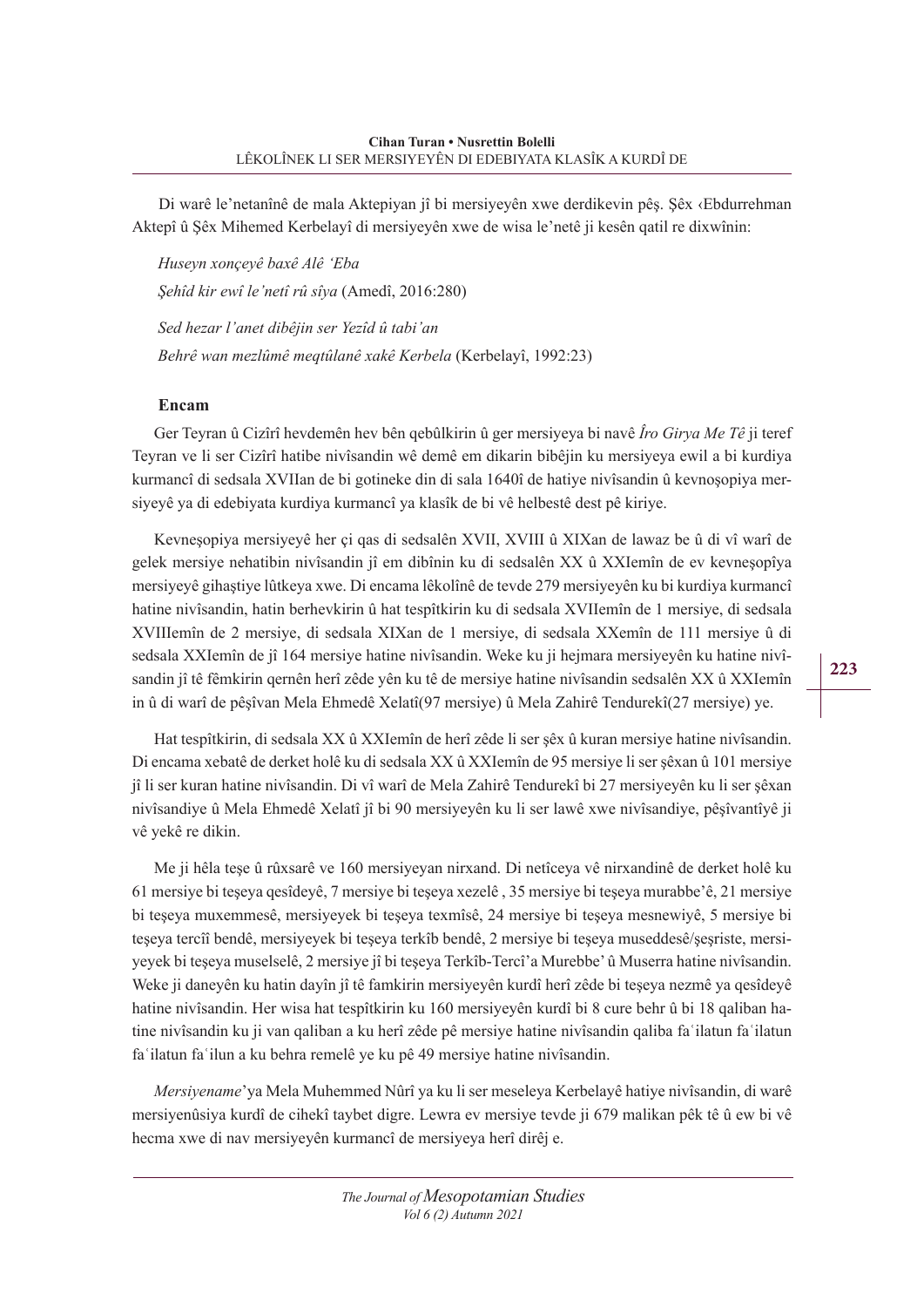Di ekseriyetê mersiyeyan de beşên mîna; mirin, şîn-girîn, pesindayîn, sîtema ji felekê re, dunya û axret, sebir, dua-nifir hene ku ev beş di mersiyeyên kurdî de bi şiklekî xurt û baş hatine şuxilandin. Hat tespîtkirin ku di mersiyeyên kurdî de herî zêde beş û temayên mîna; şîn, kişandina êş û elemê, reşgirêdan û rondikrijandin derdikeve pêş. Lewra ji 160 mersiyayan, tev de 96 helbest bi şîn, girîn û bi êş û elema ku ji ber mirinê tê kişandin, dest pê dikin.

Wek encam dikare bê gotin ku kevneşopiya mersiyeyê ya ku di destpêkê de lawaz û hejmara wê hindik bû, di sedsala XXan de bi şikleke aşkere pêşve çûye û di sedsala XXIemîn de jî hebûna xwe bi teşeyên nezmê yên cûr bi cûr bi şikleke xurt û dewlemend hêj didomîne.

#### **Çavkanî**

Amedî, Z. (2004). *Medhiyye û Mersiyye Der Heqê Seydâyê Bedî'uzzemân.*Diyarbekir: Söz.

\_\_\_\_\_\_(2016). *Şerha Rewdul Ne›îma Şêx ‹Ebdurrehman Aktepî.* Diyarbekir: Seyda.

\_\_\_\_\_\_(2004). *Dîwana Seyda Hecî 'Ebdulfettah Hazroyî..* Diyarbekir: Destxet.

Aykaç, Y. (2015). *Dîwana Hezîn.* Bîngol : Zanîngeha Bîngolê Enstîtuya Zimanên Jîndar Makezanista Ziman û Edebiyata Kurdî Teza Lîsansa Bilind.

Babnîrî, M. E. (2012). *Dîwana Babnirî.* Stenbol: Nûbihar.

Baqûstanî, M. 'E. (2017:.94). *Dîwana Baqûstanî, Metn û Lêkolîn M. Zahir Ertekîn.* Bîngol : Zankoya Soran.

Bayram, M. (2018). *Enderunlu Fazıl'ın III. Selim Mersiyesi (İnceleme-Metin)*. Balıkesir Üniversitesi Sosyal Bilimler Enstitüsü Dergisi, Haziran 2018: 19, Cilt: 21 - Sayı: 39, s.19-37.

Bedewî, M. B. (2013). *Dîwana Bêxew,* Tehsîn Îbrahîm Doskî(amd.). Stenbol : Nûbihar.

Bedewî, M. N. (2012). *Dîwana Dahî,* Tehsîn Îbrahîm Doskî(amd.). Stenbol: Nûbihar.

Behwarî, Ş. H. Helbestek ji dengê ku hatiye qeydkirin û ji yek jî ji qeyda ku li ser înternetê hatiye weşandin hat deşîfrekirin: https://www.youtube.com/watch?v=Bla-1FAOXDI adresinden alındı, Dîrok:26.03.2021.

Bingol, A. (2008). *Kulîlkên Baxê Botan.* Stenbol : Enstîtuya Kurdî ya Amedê.

Breton, D. L. (2019). *Acının Antropolojisi,* İsmail Yerguz(Çev.)*.* İstanbul: Sel.

Canım, R. (2010). *Divan Edebiyatında Türler.* Ankara: Grafiker.

Çavuş, M. S. (2008). *Türk Edebiyatında Mersiye*. Atatürk Üniversitesi Türkiyat Araştırmaları Enstitüsü Dergisi, *h.38,* r:131-138.

Çetîn, R. ( 2019). Ş*êx Mûsayê Şêxanî Gundikî û Berhemên Wî yên Menzûm.* Mêrdîn: K.T. Zanîngeha Mardîn Artukluyê Enstîtuya Zimanên Zindî yên li Tirkiyeyê Şaxa Makezanista Ziman û Çanda Kurdî Teza Lîsansa Bilind (Neçapkirî).

Demir, Y. ( 2019). *Dîwana Namî(Fehmî Begê Pêçarî): "Meġmuru'd Dewawîn".* Mêrdîn: Zanîngeha Mardin Artukluyê Enstîtuya Zimanên Zindî yên Li Turkiyeyê Şaxa Makezanista Ziman û Çanda Kurdî Teza Lîsansa Bilind(Neçapkirî).

Dêreşî, S. (2012). *Dîwana Weda'î.* Stenbol: Nûbihar.

Doskî, T. Î. (2020). *Baxê Îrem, Geştek li Nav Şi'ra Kurmanciya Klasîk, M. Zahir Ertekin(Amd).* Stenbol : Dara.

\_\_\_\_\_\_\_\_(?). *Çima ey dil bi vî rengî tu îro key elemdarî.* Mersiyeya ku li ser Seydayê Nasuriddînê El-Banî hatiye nivîsandin, ev helbest wek word ji Doskî hat girtin.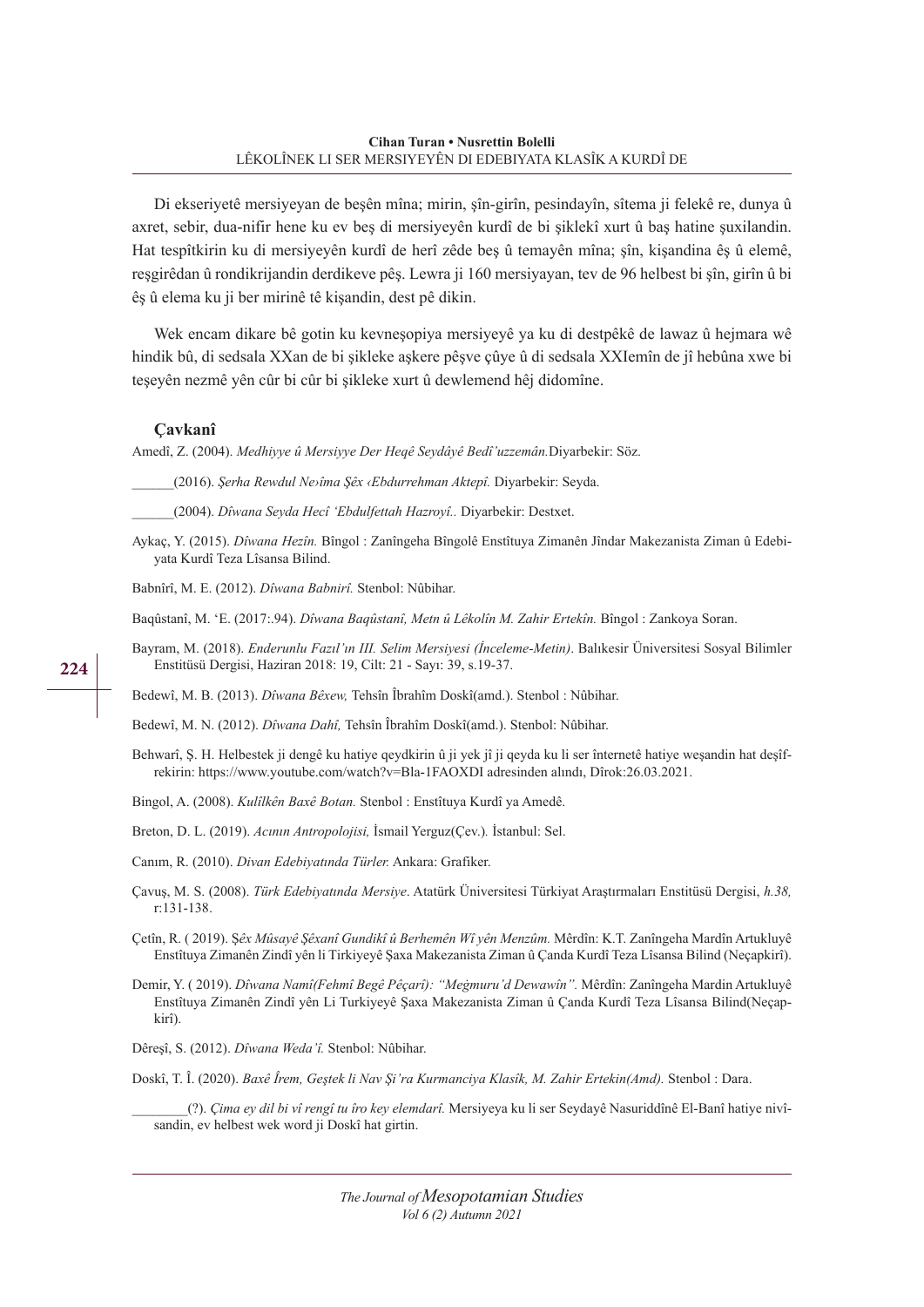Dost, J. (2011). *Dîwana Jan.* Stenbol : Avesta.

Durre, A. (2002). *Şerha Dîwana Ehmedê Xanî.* Stenbol : Keskesor.

Erzen, S. E. (2021). *Dilo Rabe Feqîr û Jar Ketin Li Ser Te Kul Bê Miqtar(Erzen vê mersiyeyê li ser apê xwe Seyyîd Eliyê Findikî nivîsandiye)*. YouTube: Di 26.07.2021ê de ji malpera https://www.youtube.com/watch?v=ZQOvjICEigI hat girtin.

Ezîzan, H. (2012). *Klasîkên Me,* Kovara Hawar, Stenbol, Weş. Belkî, h.33, r.559-560

Feqîr, B. (2008). *Kerbela Meşheda Îmam Huseyn (Tîpguhezî: Osman Akdax).* Stenbol : Tevn.

Findikî, S. E. (2014). *Dîwan (amd. Selman Dilovan-Huseyn Şemrex).* Stenbol : Nûbihar.

Gemi, A. (2018). Mersiyeyek li ser Wefata Şêx 'Elî Riza Efendî,. *Nûbihar*, 60-61.

- Gezer, S. (2015). *Dîwana Mela Yasîn Yusrî, Metn û Lêkolîn.* Çewlîg: Teza Lîsansa Bilind(Neçapkirî), Zanîngeha Çewlîgê, Enstîtuya Zimanên Zindî yên Tirkiyeyê.
- Göçemen, Y. (2020). *Cahiliyeden Endülüsün Yıkılışına Kadar Arap Edebiyatında Şehir Mersiyeleri*. Kilis 7 Aralık Üniversitesi İlahiyat Fakültesi Dergisi,C:7, S:1, s:277-320.

Gümgüm, A. (2018). *Dîwana Serda(Selaheddînê Gimgimî)- Derdê Welat.* Stenbol : Nûbihar.

Gümüş, N. (2020). *Gulcivîn- Dîwana Mela Siraceddînê Xelîlî.* Stenbol : Nûbihar.

- Güven, A. M. (2017:36). *Sahâbe-i Kirâm'ın Hz. Peygamber İçin Yazdıkları Mersiyeler.* Konya : T.C. Necmettin Erbakan Üniversitesi Sosyal Bilimler Enstitüsü İslâm Tarihi ve Sanatları Anabilim Dalı Türk-İslâm Edebiyatı Bilim Dalı, Yüksek Lisans Tezi(Neçapkirî).
- Hakan, S. (2010). Ji Wida hetta Mele Muhammed Gulnarê Niksî û pêwendiya helbestvan û mîrên Miksê. *Nûbihar*, 45-47.

Haşimî, S. Q. (2016). *Dîwana 'Îrfan (Edîsyon-Krîtîk-Amdeker M. Nesîm Doru).* Stenbol : Nûbihar.

Hazrowî, M. E. (?). *Ev mersiyeya bi navê "Hicreta sahib cemalî ey gelê yarê zebûn " ji teref Mela Abdullahê Hazrowî ve li ser Şêx Selîmê Hezanî nivîsandiye.* -: Destxeta Ehmed Yalar a li ber destê me.

Heyderî, M. E. (2011). Mersîyeyek li ser Şêx 'Elaeddîn, Tîpveguzhêr: Selam Ertekin. *Nûpelda*, 67.

Hezanî, Ş. E. (2016). *Dîwan(Tîpguhêzî: Mela Birhanê Tarînî).* Diyarbekir : Lîs.

Hezroyî, M. E. (2012). *Dîwan (amd. Tehsîn Îbrahîm Doskî).* Stenbol : Nûbihar.

Îmamî, N. (1369). *Mersiyeserayî Der Edebiyatê Farisî Îran.* Tehran: Weşanxaneya Deftera Navendî ya Cihadê Danişgahî.

İsen, M. (2012). *Dile Duran Ölüm.* İstanbul: Kapı.

\_\_\_\_\_\_(1944). *Acıyı Bal Eylemek Türk Edebiyatında Mersiye.* Ankara: Akçağ.

Îsmetullah, Ş. M. (?). *Ev mersiyeya bi navê "Hewar e hey hewar e bû di seyda xem û xewxayê" Şêx Mela 'Îsmetullah li ser Şêx Muhammed Selîmê Hezanî nivîsandiye.* ?: Destxeta Ehmed Yalar.

Îzolî, D. (2013). *Ferheng(Kurdî-Tirkî, Tirkî-Kurdî).* Stenbol: Deng.

Kanar, M. (2011). *Osmanlı Türkçesi Sözlüğü.* İstanbul: Say.

Karak. (2020). *Dîwançeya Şêx Îsmetullahê Karazî (Metn Û Lêkolîn).* K.T. Zanîngeha Mardîn Artukluyê Enstîtuya Zimanên Zindî yên li Tirkiyeyê Şaxa Makezanista Ziman û Çanda Kurdî,, Teza Lîsansa Bilind a Neçapkirî.

Kaya, H. (2019). *Dîwana Şêx Muhemmed Nûrî (metn û lêkolîn).* Wan : K.T. Zanîngeha Van Yüzüncü Yılê Enstîtuya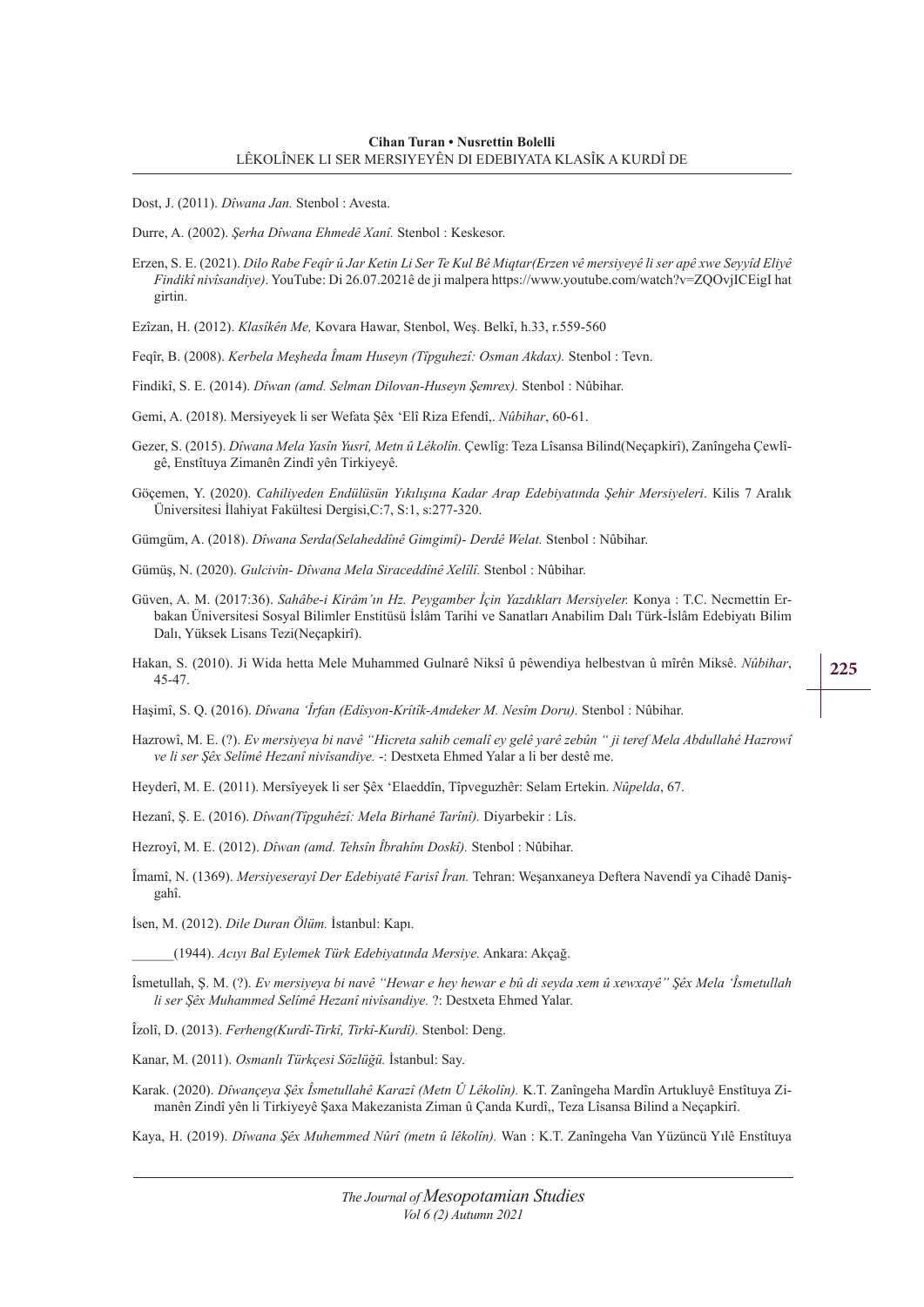Zimanên Zindî Şaxa Makezanista Ziman û Çanda Kurdî, Teza Lîsansa Bilind a Neçapkirî.

Kerbelayî, Ş. M. (1992). *Dîwana Kerbelayî.* Stenbol : Weşanên Enstîtuya Kurdî ya Stenbolê.

Kirmanî, A. E.(1371). *Nigerişî be Mersiye-serâî der İrân.* Tehran:Weşanxaeneya Ittila'at

- Korkmaz, S. (2002). Tokatlı Sâır Rızâî Ishâk b. Hasan'ın Bir Mersiyesi. *Sosyal Bilimler Enstitüsü Dergisi*, Sayı : 12, s.185-202.
- Latîfî, *Latîfî Tezkiretü'ş-Şu'arâ ve Tabsıratü'n-Nuzamâ.* (Amd.Rıdvan Canım) Ankara: T.C. Kültür ve Turizm Bakanlığı Kütüphaneler ve Yayımlar Genel Müdürlüğü.

Liceyî, M. M. (2012). *Dîwana Hadî (Amd: Tehsîn Îbrahîm Doskî).* Stenbol : Nûbihar.

- Mackenzie, D. (2016). *Melayê Cizîrî û Feqî Teyran* (Ji Îngilîzî: Abdullah İncekan), *Nûbihar Akedemî*, c:2, h.6 s.3, r.130-133.
- Mawaldı, Z. (2020). *Endülüs Döneminde Şehirler Hakkında Yazılan Mersiyeler.* Konya : T.C. Necmettin Erbakan Üniversitesi Sosyal Bilimler Enstitüsü Temel İslâm Bilimleri Anabilim Dalı Arap Dili Ve Belâgati Bilim Dalı, Yayınlanmamış Yüksek Lisans Tezi.

Mu'temem, Z. (1333). Şi'r û Edebê Fairisî. Tehran : Kitêbxaneya Îbnî Sîna.

- Naci, M. (1990). *Lugat-ı Nacî,.* İstanbul: Asr, https://ia802907.us.archive.org/26/items/lgatnaci0001na/lgatnaci0001na. pdf Dîrok: 22.05.2021, Seat:21.57.
- Nalbend, M. E. (?). *Baxê Kurda, Dîwana Mela Ehmedê Muxlus Kurê Emînê Nalbendê Bamernî*, Berhevkar: Tehsîn Îbrahîm Doskî*.* Berhema Hêj Neçapkirî,.

Pala, İ. (2014). *Ansiklopedik Divan Şiiri Sözlüğü.* İstanbul: Kapı.

Qewmanî, Ş. M. (2011). *Dîwan(amd. Muhammed Seydaoğlu).* Stenbol: Nûbihar.

*Qurana Kerîm û Meala Wê ya Kurdî, Sûreya Beqere ayeta 154-155an, Werger:* Fikrî Amedî, 2014 Enqere: Ensar.

Redhouse, S. J. (198). *Turkish And English Lexicon.* Beyrûd: Pirtûkxaneya Libnanê, Beyrûd https://turuz.com/storage/ Dictionary/2016/0806-A\_Turkish\_And\_English\_Lexicon-Shewing\_In\_English-The\_Significations\_Of\_The\_Turkish Terms-James Willia, Jêgirtin:22.06.2021.).

Sadinî, M. X. (2014). *Feqiyê Teyran, Jiyan Berhem û Helbestên Wî.* Stenbol : Nûbihar.

Sami, Ş. (1978). *Kamûs-i Türk*. İstanbul, Türkiye: https://www.pdfdrive2.com/kamus-i-t%C3%BCrki-d156729280. html Dîrok: 16.06.2021 Seat: 15.09.

Selçuk, E.(2013). *İran Edebiyatında Mersiye Türleri*, Doğu Araştırmaları,s:2, s.5-22

Sönmez, N. (2018). Mela Ebdullahê Kotaliyê û Helbestên Wî yên Kurmancî. *Nûbihar Akademî*, c.3, h.9, r.97-114.

Taşkın, H. (2017). Du şiîrên li ser Şêx Muhammed Diyauddîn yên Mela Zubeyr û Mela Abid. *Kovara Nûbiharê*, 54-59.

Temo, S. (2019). *Antolojiya Helbesta Kurdî,c. II.* Stenbol: Agora.

Tendurekî, M. Z. (2007). *Dîwan (amd. Mela Abdurrahman Biçici).* Stenbol : Nûbihar.

Tîrêj, S. (2014). *Dîwan(Xelat-Zozan-Cûdî).* Stenbol: Peywend.

Toprak, M. F. (1990). *Endülüs Şiirinde Mersiye, Yayınlanmış Doktora Tezi,* Ankara: Ankara Üniversitesi Sosyal Bilimler Enstitüsi Doğu Dilleri Ve Edebiyatları Arap Dili Ve Edebiyatı Anabilim Dalı.

\_\_\_\_\_\_\_\_\_(2014), "*Mersiye*", Türkiye Diyanet Vakfı İslâm Ansiklopedisi, c:29, Ankara:TDV.

Turğut, C. (2019). *Di Edebiyata Kurdî ya Klasîk de Mela Muhemmed Nûrî û Berhemên Wî.* Wan: Zanîngeha Van Yü-